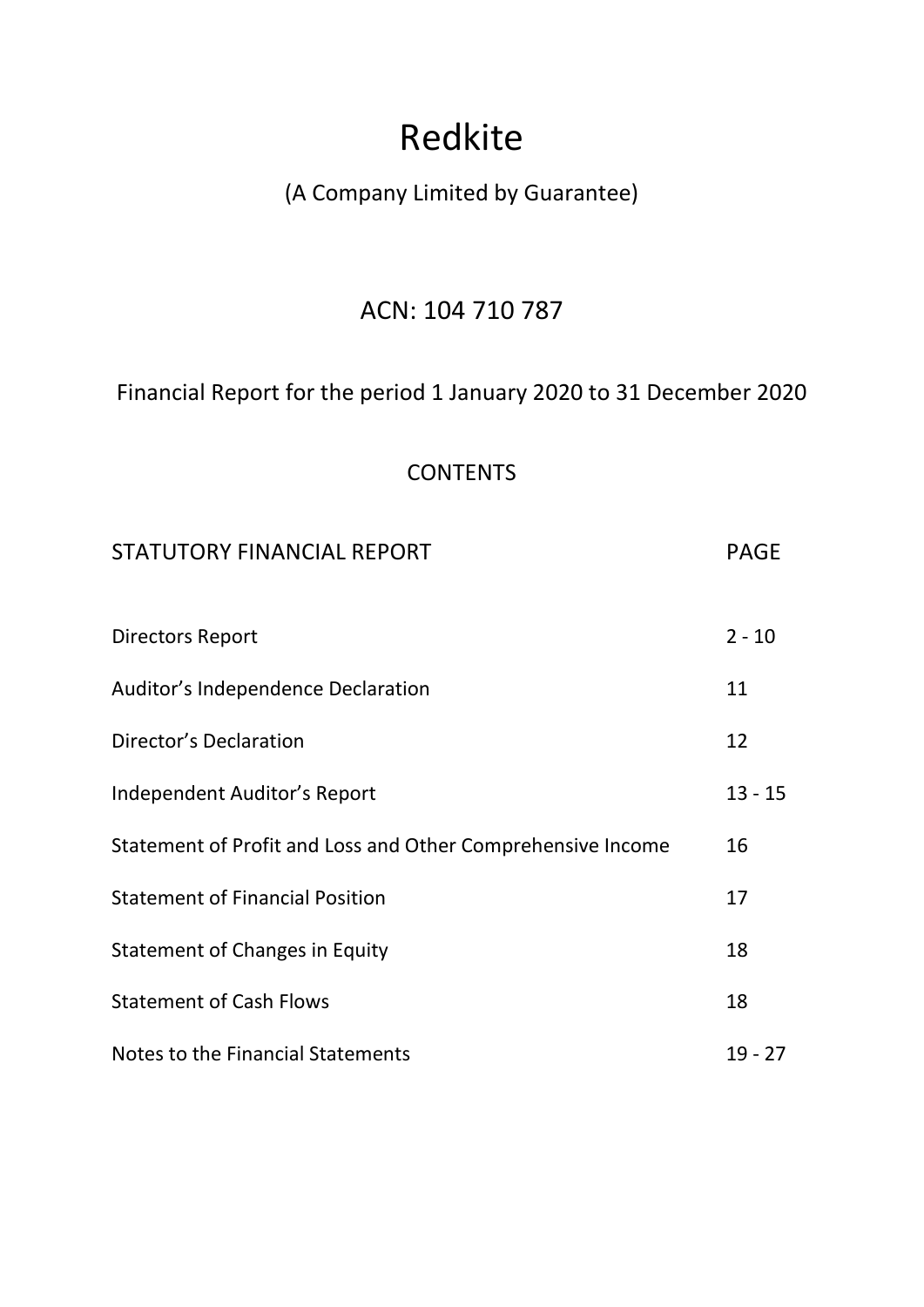

The Directors present their report on the Company for the financial year ended 31 December 2020.

The Directors in office at any time during or since the end of the financial year are:

- Ms Jennifer Horrigan (Chair) (resigned as Chair 12 May 2021)
- Mr Mark Rigotti (appointed Chair 12 May 2021)
- Mr Bruce Morgan
- Ms Sarah Goodman
- Mr Joost de Kock
- Mr Mark Rigotti
- Mr Alex Scandurra
- Mr Stephen Conry
- Dr Robert Every AO. (resigned 8 December 2020)
- Mr Adam Spencer (resigned 8 December 2020)
- Ms Teresa Engelhard (resigned 27 February 2020)
- Mr Brian Murphy (appointed 27 October 2020)
- Ms Georgie Gardner (appointed 2 March 2021)

Directors have been in office since the start of the financial year to the date of this report unless otherwise stated.

Details of the members of the Board, their experience and qualifications are set out in this Director's Report under the heading "Information on Directors".

### **Principal activities**

The principal activities of the Company during the financial year were the provision of immediate and ongoing emotional, financial and educational support to children with cancer and their families.

On 24 February 2020, Redkite communicated its intention to extend the range and reach of support for children with cancer (0-18-year-olds) and their families by focusing support to this age group from 2021 onwards. The Youth Cancer Services is now well established to support young adults aged 19-24 and Redkite successfully transitioned its young adult's support services during 2020.

### **2020 Objectives**

Redkite's long term objective is to address the gaps in cancer support available to children with cancer and their families by connecting them to the professional, age-specific support services they require at all stages of the cancer experience, when and where they need them.

Short-term objectives are to maintain and expand existing support programs in order to respond to increased demand for services by families, to introduce new important services to address gaps in support and continue to collaborate with other charities and organisations to connect families to the assistance they need.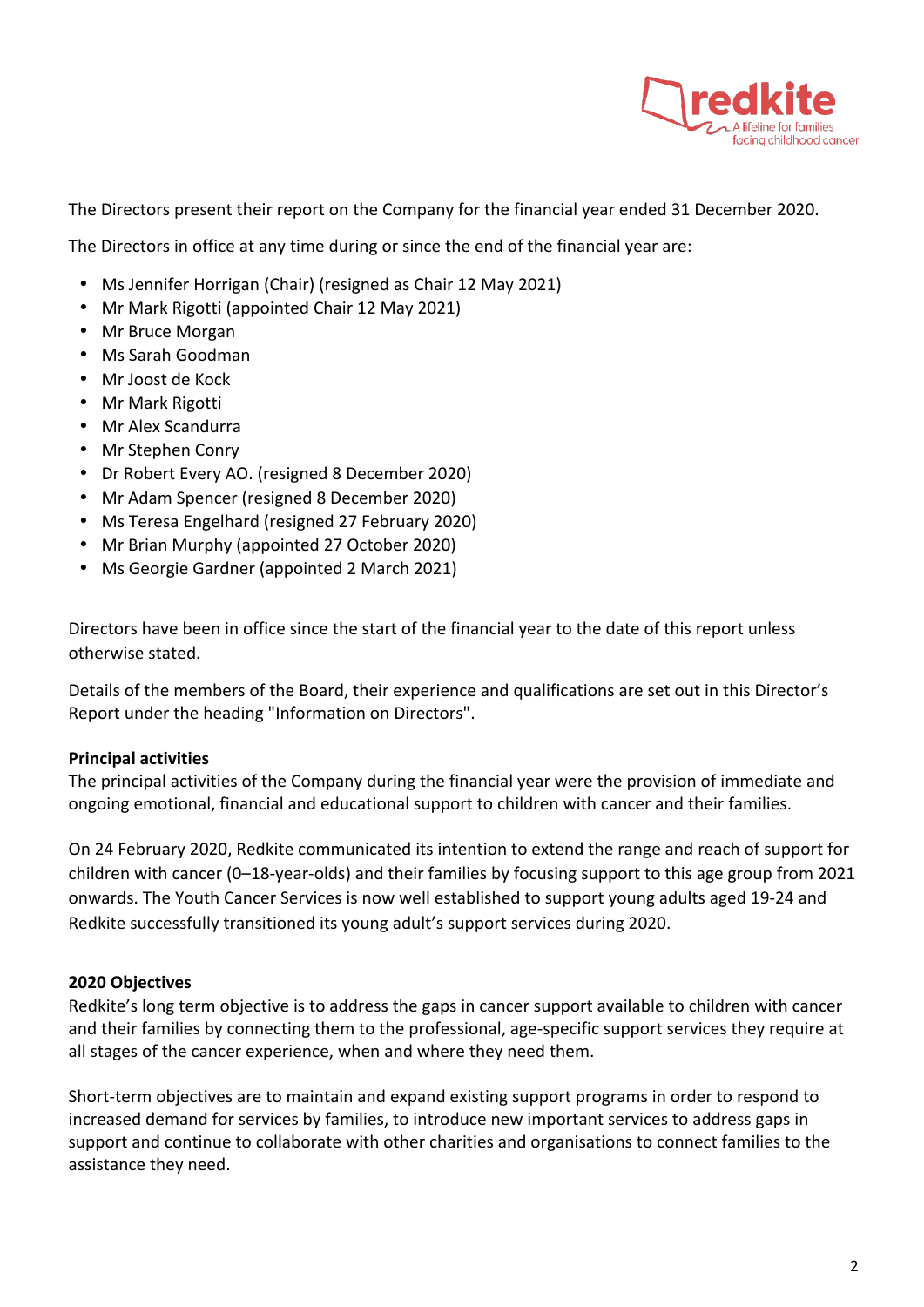# **Operating result**

The operating surplus from continuing operations amounted to a deficit of \$452,480 (2019 surplus: -\$274,647).

# **Review of operations**

During 2020 Redkite successfully continued its partnership with a national supermarket group to raise awareness of the Company, increase fundraising income and bridge the gap in support to children, young people and their families. In 2020, Redkite supported nearly 2400 families and more than 3500 individuals. Whilst this was a decrease of 6% from 2019, it reflects the transition to focusing on the 0-18-year age group (rather than 0-25 years), with a 3% increase in families supported with a child under 18. Redkite also continued its investment in its fundraising strategy, focusing on individual donors and digital initiatives during 2020.

The consequences of the Coronavirus (COVID-19) pandemic are continuing to be felt around the world, and its impact on Redkite has been reflected in its results for the current year, with reduced corporate support and fundraising events revenue and the receipt of Government support through JobKeeper.

# **Post balance date events**

Whilst it would appear that control measures and related government policies for the COVID-19 pandemic, including the roll out of the vaccine, have started to mitigate the risks caused by COVID-19, it is not possible at this time to state that the pandemic will not subsequently impact Redkite's operations going forward. Redkite now has experience in the swift implementation of business continuation processes should future lockdowns of the population occur, and these processes continue to evolve to minimise any operational disruption. Management continues to monitor the situation.

No other matter or circumstance has arisen since 31 December 2020 that has significantly affected, or may significantly affect Redkite, the results of those operations, or Redkite's state of affairs in future financial years.

# **Significant changes in the state of affairs**

There were no significant changes in the state of affairs of the Company during the financial year, except as disclosed in Principal Activities.

# Likely developments and expected results of operations

Information on likely developments in the operations of the Company and the expected results of operations has not been included in this report because disclosure of information would be likely to result in unreasonable prejudice to the Company.

# **Environmental regulation**

The Company is not subject to any significant environmental regulation under a Commonwealth or State law.

# **Indemnity and insurance of officers**

The Company has indemnified the directors and executives of the holding company for costs and expenses incurred, in their capacity as a director or executive, for which they may be held personally liable, to the extent that the loss or liability is not covered by insurance.

# **Indemnity and insurance of auditor**

The Company has not, during or since the end of the financial year, indemnified or agreed to indemnify the auditor of the Company or any related entity against a liability incurred by the auditor.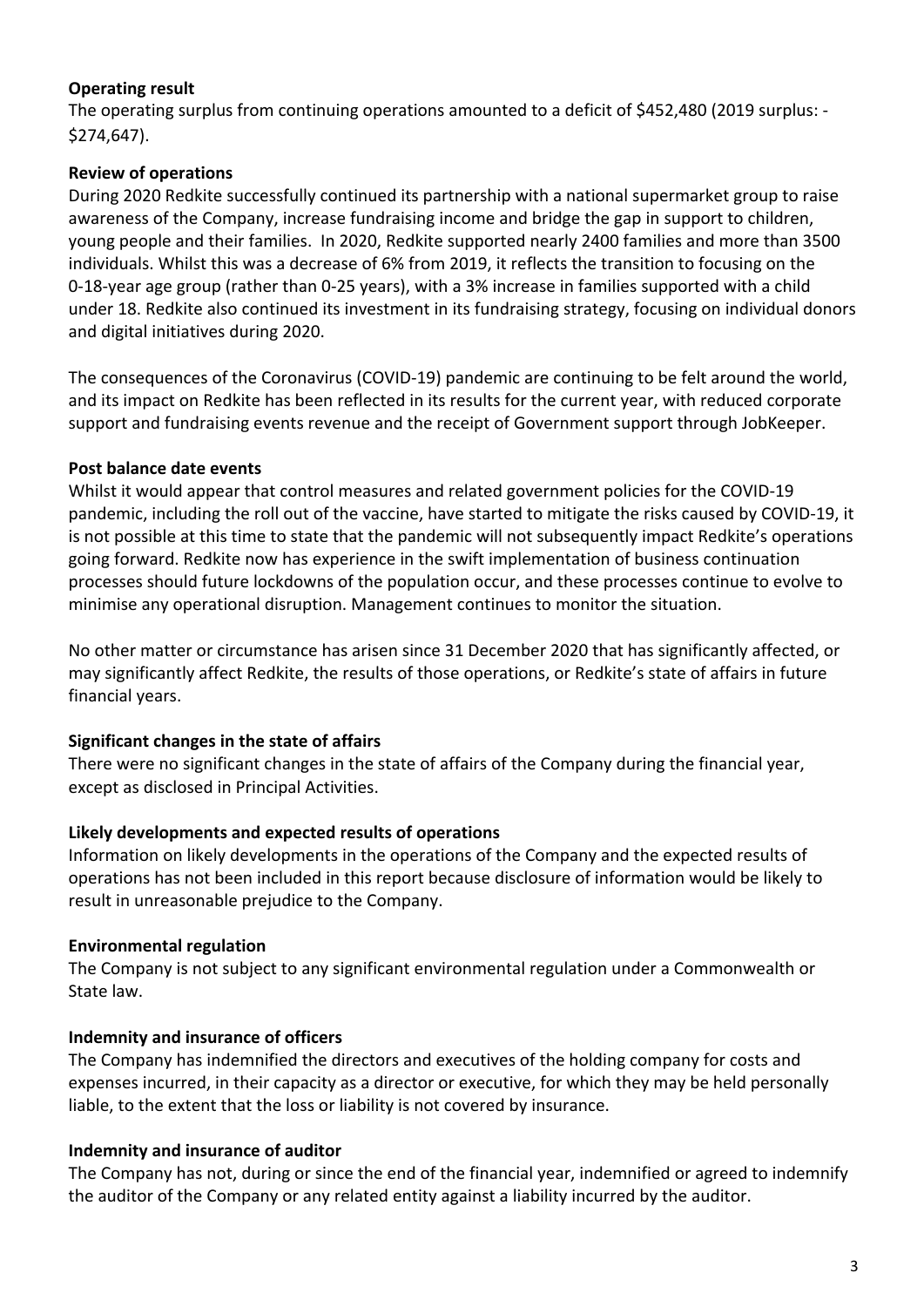# **Information on Directors**

# **Name: Ms Jennifer Horrigan (Chairman)**

Appointed Director: 19th April 2011 (Resigned  $12<sup>th</sup>$  May 2021 – end of term)

Qualifications: B.Bus. (QUT); Grad.Dip-Applied Finance (Finsia); Grad Dip.-Management (AGSM) ; MAICD

Experience: 25 years' experience across investment banking, investor relations and strategic communications. Formerly the Chief Operating Officer of investment bank Greenhill Australia.

Directorships held in other entities: Non-Executive Director of APN Funds Management Limited (including APN Industria REIT (ASX: ADI) and APN Convenience Retail REIT (ASX: AQR), A2B Limited (ASX: A2B), Yarra Funds Management Limited and QV Equities (ASX: QVE). Former director of Generation Healthcare REIT (ASX: GHC).

Special Responsibilities: Chairman of the Board of Directors, Chairman of Redkite's Remuneration Committee, Member of Redkite's Investment Committee, and ExOfficio member of Redkite's Risk and Audit Committee.

# **Name: Mr Mark John Rigotti**

Appointed Director: 23rd April 2010

Qualifications: BA, LLB (Hons), LLM (Syd), Graduate AMP (Melbourne University); Graduate Professional Services Leadership (Harvard); Graduate Executive Programme (Singularity)

Experience: Immediate Past Global CEO of Herbert Smith Freehills; Commercial Law (Herbert Smith Freehills Partner, Banking & Finance); Member of Business Council of Australia; Member European Australian Business Council; member AICD; member FINSIA; Chair Open Society and Common Purpose Taskforce (Sydney University, Sydney Policy Lab)

Directorships held in other entities: Director, European Australia Business Council, Director Australia Korea Business Council

Special Responsibilities: None

# **Name: Mr Bruce William Distin Morgan**

Appointed Director: 22nd April 2013

Qualifications: B Comm UNSW FCA FAICD, Adjunct Professor UNSW

Experience: Formerly the Chairman of the Australian Board and a member of the International Board of PwC and a partner of the firm for over 25 years. Bruce practiced as an audit partner focused on the financial services, energy and mining sectors. He is also a Fellow of the Australian Institute of Company Directors and Chartered Accountants in Australia and New Zealand.

Directorships held in other entities: Chairman of Sydney Water Corporation and Transport Asset Holding Entity (TAHE), Director of Origin Energy Limited, the University of NSW Foundation and the European Australian Business Council and a former Director of Caltex.

Special Responsibilities: Member of Redkite's Risk and Audit Committee and Member of Redkite's Remuneration Committee.

# **Name: Ms Sarah Goodman**

Appointed Director: 19th April 2011

Qualifications: GAICD, LLB (UNSW)

Experience: 22 years senior executive experience in strategic regulatory policy, risk management and governance, gained in four large financial services groups and in two Australian financial services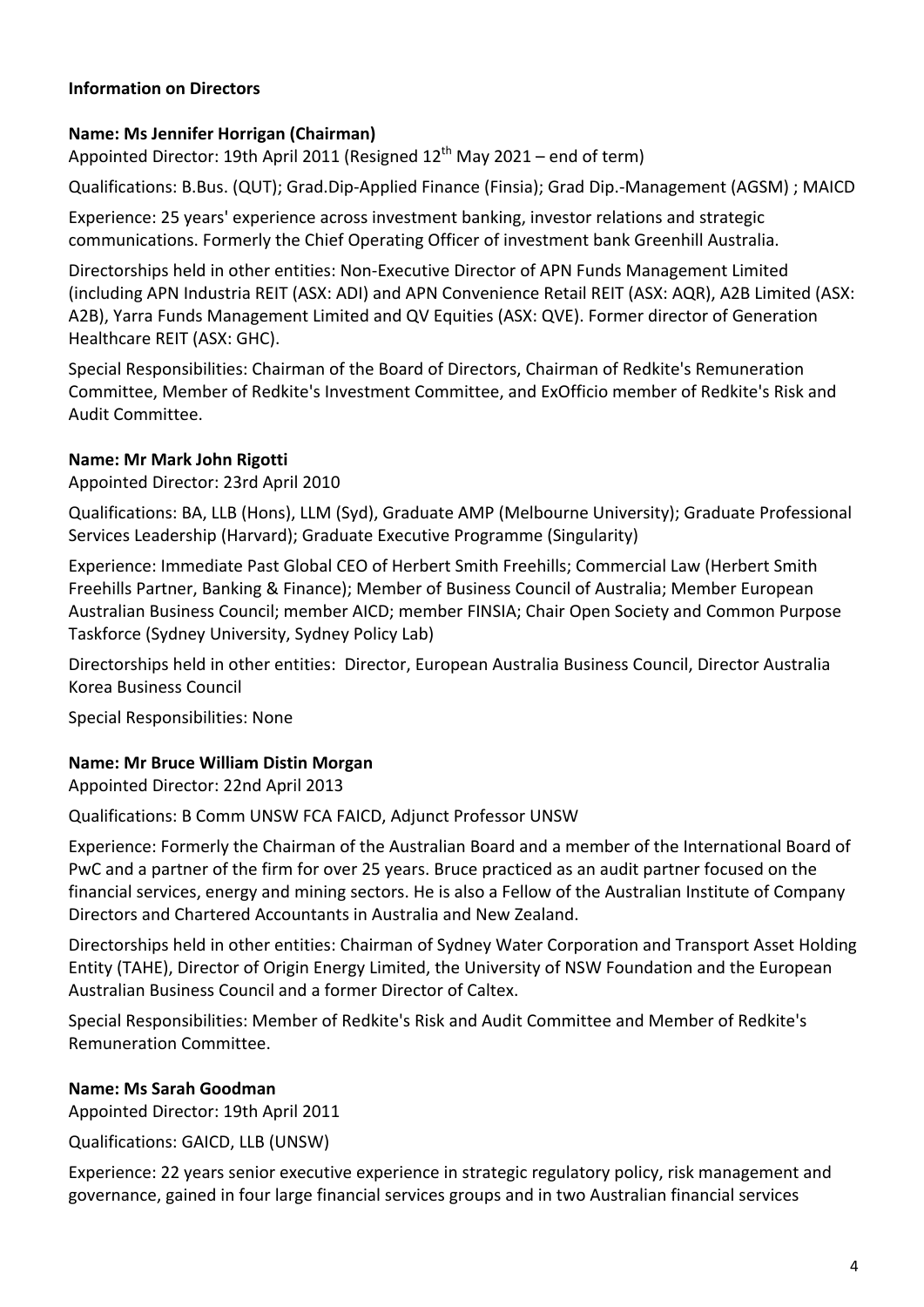regulators. 13 years' experience as member of advisory panels to various Australian regulators, including ASIC, AUSTRAC, Privacy Commissioner, CFR, et al.

Directorships held in other entities: Over 20 years' experience as Company Director with agile challenger brands and with major operating subsidiaries in listed financial services groups. Previously a director of several large NFPs, some of which were Workventures Ltd; Eastern Suburbs Rental Housing Association Ltd; Granma's Youth Refuge Ltd.

Special Responsibilities: Chair of Redkite's Risk and Audit Committee and Member of Redkite's Remuneration Committee.

# **Name: Mr Joost de Kock**

Appointed Director: 31st March 2015

Qualifications: BA Cambridge University, DPhil Oxford University, MBA Cranfield School of Management, CEng, MIET

Experience: Deputy Secretary Customer Strategy and Technology at Transport for NSW Previously General Manager Enterprise Transformation with the Australian Government Department of Human Services. Former Partner and Managing Director of the Boston Consulting Group (Sydney). Formerly Manager at Andersen Consulting (now Accenture), Research Scientist with Sony (Tokyo).

Directorships held in other entities: None

Special Responsibilities: Chair of Redkite's Investment Committee

### **Name: Mr Alex Scandurra**

Appointed Director: 20th July 2017

Qualifications: BE (Civil), Civil Engineering (University of Sydney), MBA (London Business School), MCIPS (UK)

Experience: Currently CEO, Stone & Chalk. Formerly Director - Head of Strategic Partnerships & Barclays Accelerator Programs; Head of Infrastructure Sharing MEA Nokia, Head of Partner Management for Nokia Networks Australia & NZ, Project Management for Lend Lease, Australia & Captain Australian Army.

Directorships held in other entities: Advisory Board member of NSW Department of Finance, Services and Innovation, Founding Director of Fintech Australia, Co-Founder & Director of Spark Festival Australia, ASIC Digital Finance Advisory Committee

Special Responsibilities: None

# **Name: Mr Stephen Conry AM**

Appointed Director: 1st December 2017

Qualifications: Fellow of the Australian Property Institute, a Fellow of the Royal Institution of Chartered Surveyors, and a Fellow of the Australian Institute of Company Directors, Property Economics

Experience: International Director and CEO Australia and New Zealand, JLL.

Directorships held in other entities: Immediate past President and Board member of the Property Council of Australia and Director of JLL Australia

Special Responsibilities: None

# **Name: Dr Robert Every AO**

Appointed Director: 5th July 2016 (Resigned  $8^{th}$  December 2020 – end of term)

Qualifications: B Science (Hon), Doctor of Philosophy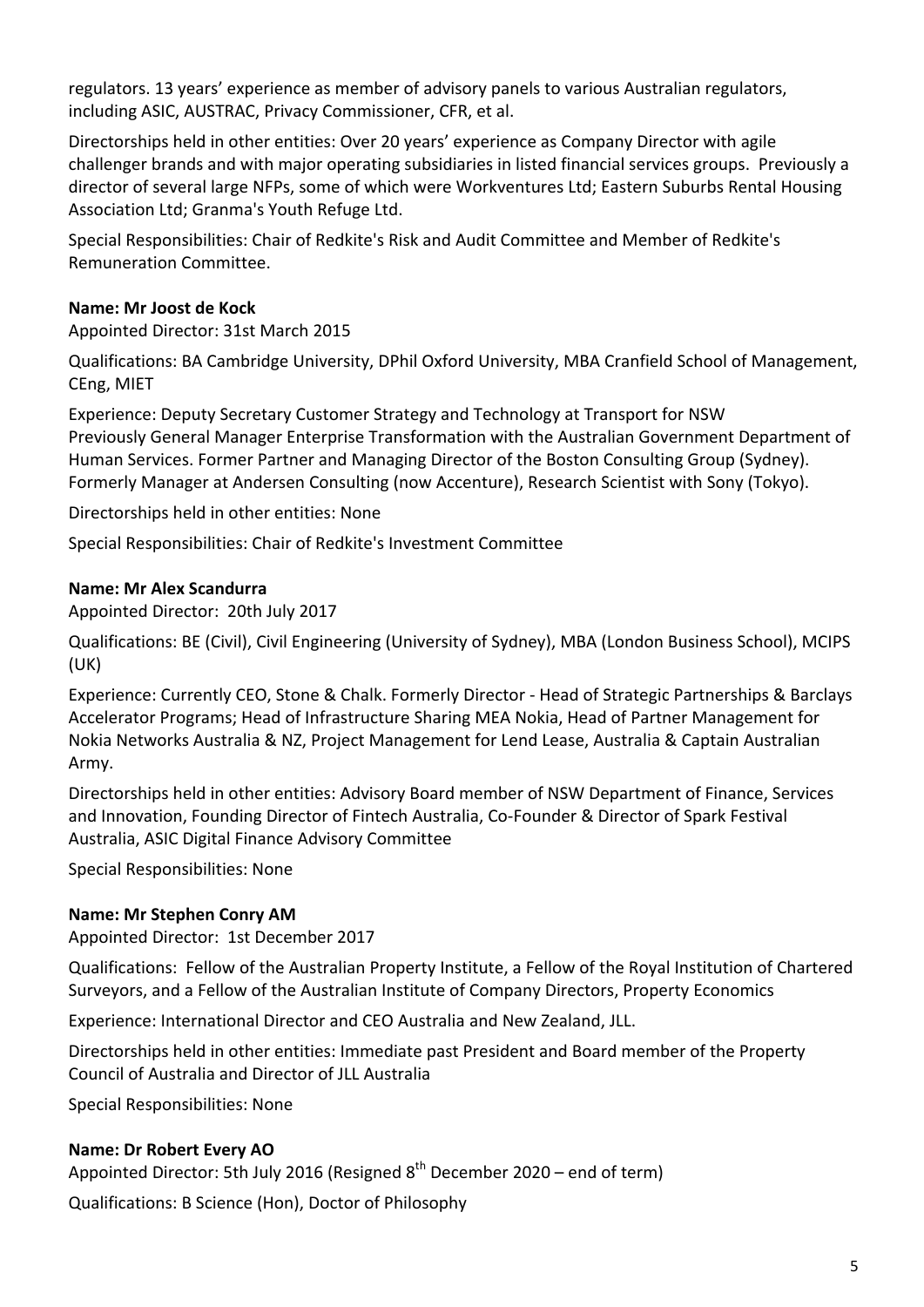Experience: Formerly Chairman of Wesfarmers Limited and Boral Limited and a Director of Cricket Australia. Past roles include CEO of Steel & Tube Holdings Ltd NZ, MD & CEO of Tubemakers, President of BHP Steel, MD & CEO of OneSteel, in addition to being a Patron and past Chairman of Redkite. Awarded a Centenary Medal and an Order of Australia.

Directorships held in other entities: Director of Gresham Partners Holdings Limited and chairman of the WACA Foundation.

Special Responsibilities: None

# **Name: Mr Adam Barrington Spencer**

Appointed Director: 17th December 2013 (Resigned  $8<sup>th</sup>$  December 2020 – end of term)

Qualifications: BA Pure Mathematics Hons1; Doctor of Science Honoris Causa, Edith Cowan University

Experience: Fellow of the Senate of The University of Sydney (1993 to 1995 and 2001 to 2008); 15-year radio career at the ABC on 702 and Triple J to Dec 2013; ambassador for Mathematics & Science at the University of Sydney; an international keynote speaker (TED); an in-demand MC & conference speaker and a successful author.

Directorships held on other entities: Director Adam Spencer Enterprises.

Special Responsibilities: Redkite Corporate Quiz Master of Ceremonies (2003 to date) and one of Redkite's most high profile and dedicated ambassadors.

# **Name: Ms Teresa Engelhard**

Appointed Director: 28th February 2017 (Resigned 27 February 2020)

Qualifications: B.S. in Engineering and Applied Science (Caltech), MBA (Stanford University Graduate School of Business), Graduate (AICD)

Experience: Executive roles in Silicon Valley technology sector include CEO, GM and VP Marketing; in Venture Capital a Managing Partner at Jolimont Capital (Melbourne) and Principal Investor at MDV (California); Consulting at McKinsey & Company (Los Angeles, California)

Former Directorships: RedBubble (ASX:RBL), Planet Innovation, Entrepreneurs' Programme Committee (Australian Government), Daintree Networks.

Directorships held in other entities: Non-Executive Director of Origin Energy (ASX:ORG), WiseTech Global (ASX: WTC), StartupAUS.

Special Responsibilities: None

# **Name: Mr Brian Murphy**

Appointed Director: 27 October 2020

Qualifications: PhD in Mathematics (ANU), BSc Hons (Mathematics) UWA

Experience: Brian has over 20 years' experience in strategy and management consulting at Bain & Company. He has worked across the firm's Sydney, London, San Francisco and Perth offices. He leads Bain's Energy and Natural Resources practice across the Asia-Pacific region, advising clients globally on strategy, technology, sustainability, performance transformation and M&A.

Directorships held on other entities: None. Brian was previously a Board member of the WA Youth Jazz Orchestra.

Special Responsibilities: None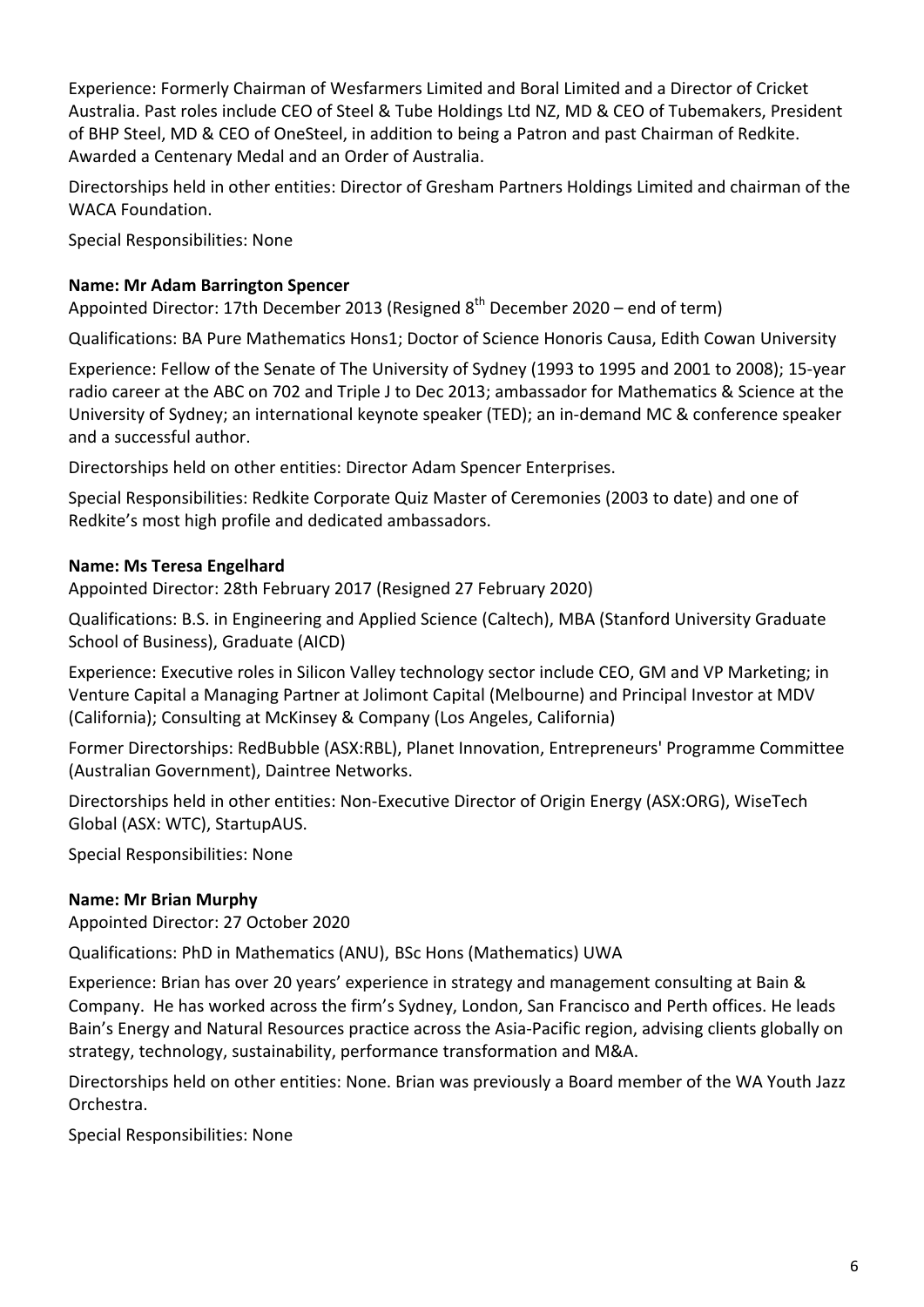# **Name: Ms Georgie Gardner**

Appointed Director: 2 March 2021

Qualifications: Associate diploma in performing arts and majoring in media performance, Western Australian Academy of Performing Arts.

Experience: Georgie has extensive media experience across both television and radio. She is one of the country's best known and most popular television news presenters, anchoring Nine's 6.00pm Sydney news bulletin on Friday and Saturday nights as well as doing special news reports midweek. Georgie was previously the news anchor for Nine's breakfast program, the Today Show, for seven years as well as being the show's co-host in 2018 and 2019, and has had roles with Radio 2NX, 2DAY FM, Ten Network and the Seven Network over her extensive media career.

Directorships held on other entities: None. Ambassador School for Life and Raise.

Special Responsibilities: Ambassador for Redkite since 2000

# **Meetings of Directors**

The number of Directors meetings held and attended by each of the Directors of the Company during 2020 was:

|                              |                                     | <b>DIRECTORS MEETINGS</b>        |  |
|------------------------------|-------------------------------------|----------------------------------|--|
| <b>Name of Director</b>      | <b>Number Eligible</b><br>to Attend | <b>Number</b><br><b>Attended</b> |  |
| Ms Jennifer Horrigan (Chair) | 7                                   | 7                                |  |
| Mr Bruce Morgan              | 7                                   | 7                                |  |
| Ms Sarah Goodman             | 7                                   | 6                                |  |
| Mr Joost De Kock             | 7                                   | 7                                |  |
| Mr Mark Rigotti              | 7                                   | 5                                |  |
| Mr Alex Scandurra            | 7                                   | 3                                |  |
| Mr Stephen Conry             | 7                                   | 7                                |  |
| Dr Robert Every              | 7                                   | 5                                |  |
| Mr Adam Spencer              | 7                                   | 5                                |  |
| Ms Teresa Engelhard          | 1                                   | ŋ                                |  |
| Mr Brian Murphy              | 2                                   | 2                                |  |

### **Incorporation and events on a winding up**

Redkite is incorporated under the Corporations Act 2001 and is a Company limited by guarantee. If the Company is wound up, the constitution states that each member is required to contribute a maximum of \$10 each towards meeting any outstanding obligations of the Company. At 31st December 2020 the total amount that members of the Company are liable to contribute if the company is wound up is \$100  $(2019: $100)$ .

# **Corporate governance statement**

The Company's corporate governance structure and policy has been developed by the Board based on feedback provided by Redkite stakeholders, the requirements of the governance standards issued by the ACNC, together with industry best practice and designed to address certain key governance considerations. It is to be reviewed every 3 years and was last reviewed and updated on 10 December 2019.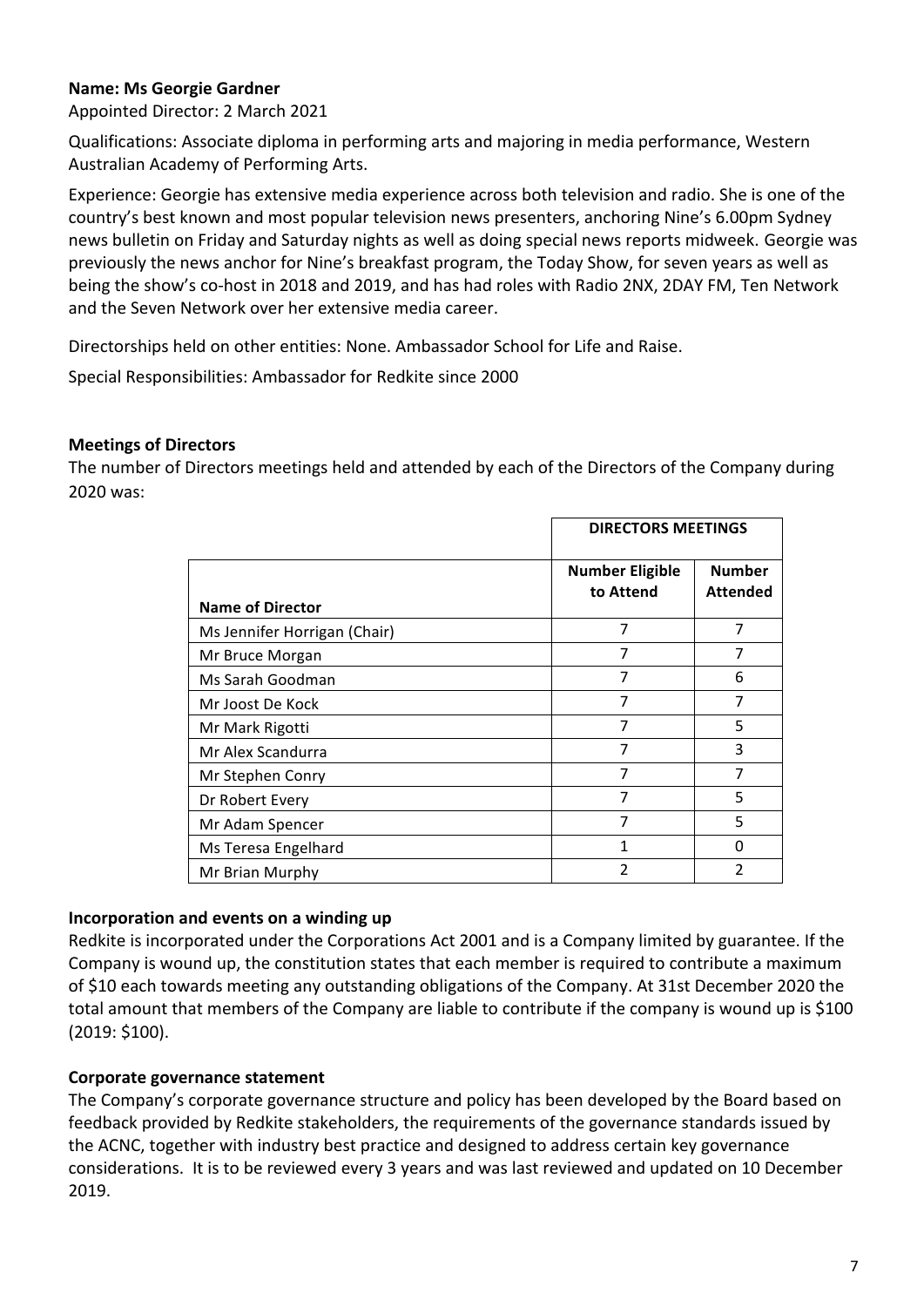# **Directors and Board composition**

The constitution of the Company states

- There must be at least 5 Directors and no more than a number determined by the Directors from time to time, currently 9, with the prescribed qualification.
- Directors may elect one of the Directors as Chairperson of Directors, who must retire from that office no later than one month after the third anniversary of his or her election but may stand for re-election for another term with the approval of a majority of members.
- Directors may appoint executive officers including:
	- One of the Directors as executive director, and
	- One or more secretaries and additional secretaries.

The Governance Policy approved by the Board provides that

- a) Directors are appointed for a term of 3 years and for a maximum of three terms.
- b) Exceptions to this 3-term rule may be made by the Board in appropriate circumstances.
- c) The Chairman is appointed for a fixed term of  $3$  years.

Details of the members of the Board, their experience and qualifications are set out in this Directors Report under the heading "Information on Directors". There are 9 Directors at the date of signing the Directors' report.

# **Achieving the mission**

Our Board of Directors provide strong corporate governance and are custodians of Redkite's mission and values. They volunteer their time to ensure that Redkite fully meets our objectives and obligations in support of children with cancer and their families.

# **Specific Responsibilities**

# **Management responsibility**

The Board has formally delegated responsibility for the Company's day by day operations and administration to the chief executive and executive management (Management).

# **Board oversight**

The Board oversee and monitor Management's performance by:

- Meeting at least 4 times during the year
- Receiving detailed financial and operational reports from Management on both a regular and ad hoc basis
- Establishing Board Committees and assigning to them the Board responsibilities to oversee particular aspects of the Company's operations and administration. The Board Committees comprise the Risk and Audit Committee, Remuneration Committee, Investment Committee and also a Nomination Committee which may be convened as and when required to recommend the appointment of Directors including the next chairman.

# **Risk and Audit Committee**

The members of this Committee during the year comprised Ms Sarah Goodman (Chair), Mr Bruce Morgan and Ms Jennifer Horrigan (Ex Officio) as Directors together with Mr Jonathon Dooley as an external advisor. Details of the Directors' qualifications are set out in the Directors' Report. The number of meetings held through the year and the details of attendance are as follows: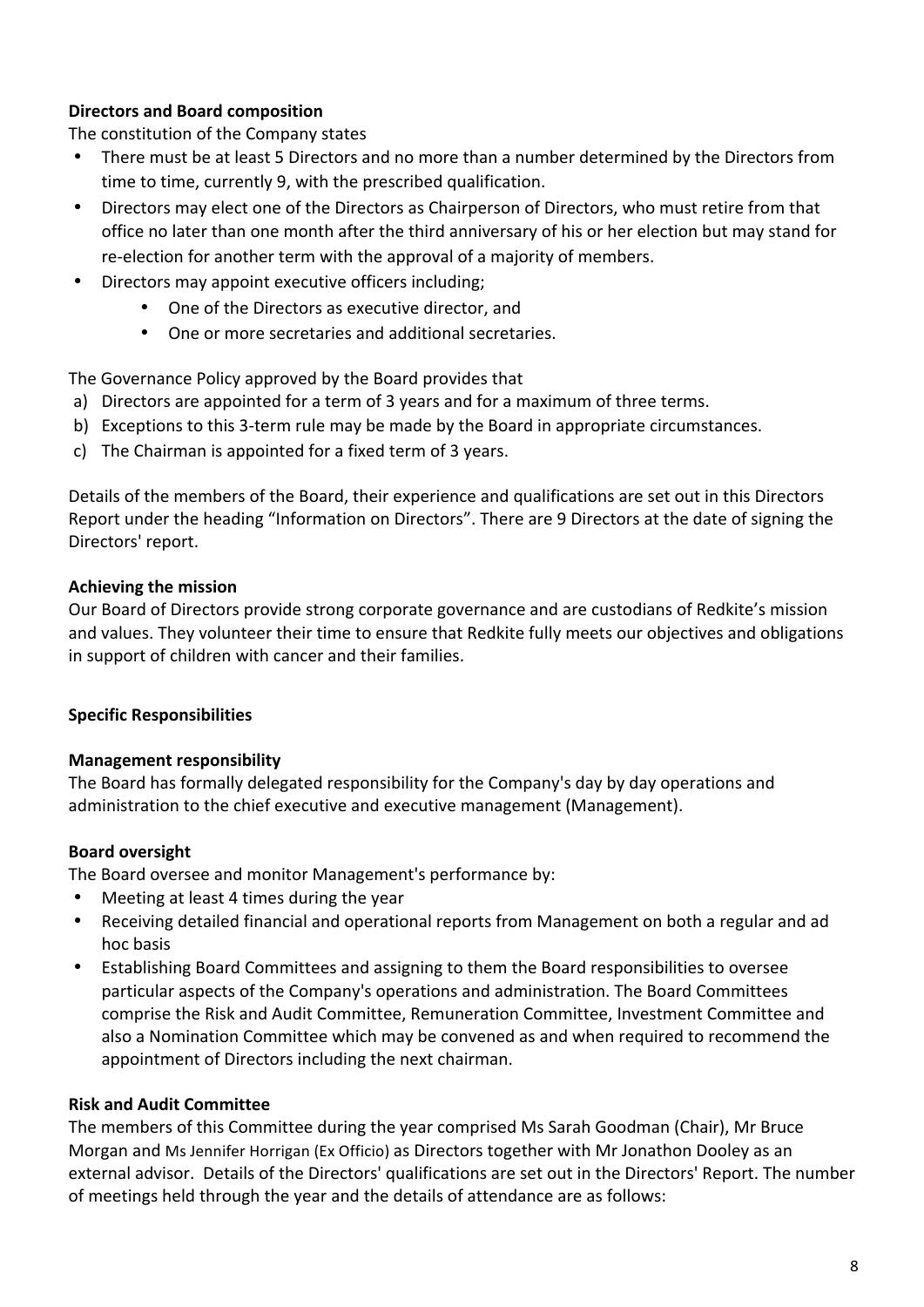| <b>Name of Director</b>               | <b>Number Eligible</b><br>to Attend | <b>Number</b><br><b>Attended</b> |
|---------------------------------------|-------------------------------------|----------------------------------|
| Ms Sarah Goodman (Chair)              |                                     |                                  |
| Ms Jennifer Horrigan (Ex Officio)     |                                     | ર                                |
| Mr Bruce Morgan                       |                                     |                                  |
| Mr Jonathon Dooley (external advisor) |                                     |                                  |

The key responsibilities of the Committee acting on behalf of the Board include: ensuring that appropriate processes and systems were in place at all times for financial reporting, audit and risk management.

# **Remuneration Committee**

The members of this Committee during the year comprised Ms Jennifer Horrigan (Chair), Mr Bruce Morgan and Ms Sarah Goodman as Directors. Details of the Directors' qualifications are set out in the Directors' Report. The number of meetings held through the year and the details of attendance are as follows:

| <b>Name of Director</b>      | <b>Number Eligible</b><br>to Attend | <b>Number</b><br><b>Attended</b> |
|------------------------------|-------------------------------------|----------------------------------|
| Ms Jennifer Horrigan (Chair) |                                     |                                  |
| Ms Sarah Goodman             |                                     |                                  |
| Mr Bruce Morgan              |                                     |                                  |

The key responsibilities of the Committee acting on behalf of the Board include: Establishing the remuneration guidelines and policies to be applied to the chief executive, senior staff and staff in conjunction with the Board as well as monitor their implementation.

# **Investment Committee**

The members of the Committee during the year comprised Mr Joost de Kock (Chair) and Ms Jennifer Horrigan as Director's together with Mr Geoff Brunsdon, Ms Helen Sewell, Mr Mark Palmer and Dr Don Stammer as external advisors. Details of the Directors' qualifications are set out in the Directors' Report. The number of meetings held during the year and details of attendance are as follows:

| <b>Name of Director</b>              | <b>Number Eligible</b><br>to Attend | <b>Number</b><br><b>Attended</b> |
|--------------------------------------|-------------------------------------|----------------------------------|
| Mr Joost De Kock (Chair)             | 6                                   | 6                                |
| Ms Jennifer Horrigan                 | 6                                   | 6                                |
| Mr Geoff Brunsdon (External Advisor) | 6                                   | ς                                |
| Ms Helen Sewell (External Advisor)   | 6                                   | 5                                |
| Mr Mark Palmer (External Advisor)    | 6                                   | 6                                |
| Dr Don Stammer (External Advisor)    | 6                                   |                                  |

The key responsibilities of the Committee acting on behalf of the Board include: Managing all investments prudently in accordance with the policy set by the Board so as to secure acceptable capital growth and income for all investment assets within the risk profiles set by the Board of Redkite and to always adhere to the Trustees Act 1925 (NSW) and the Prudent Persons Test for investing.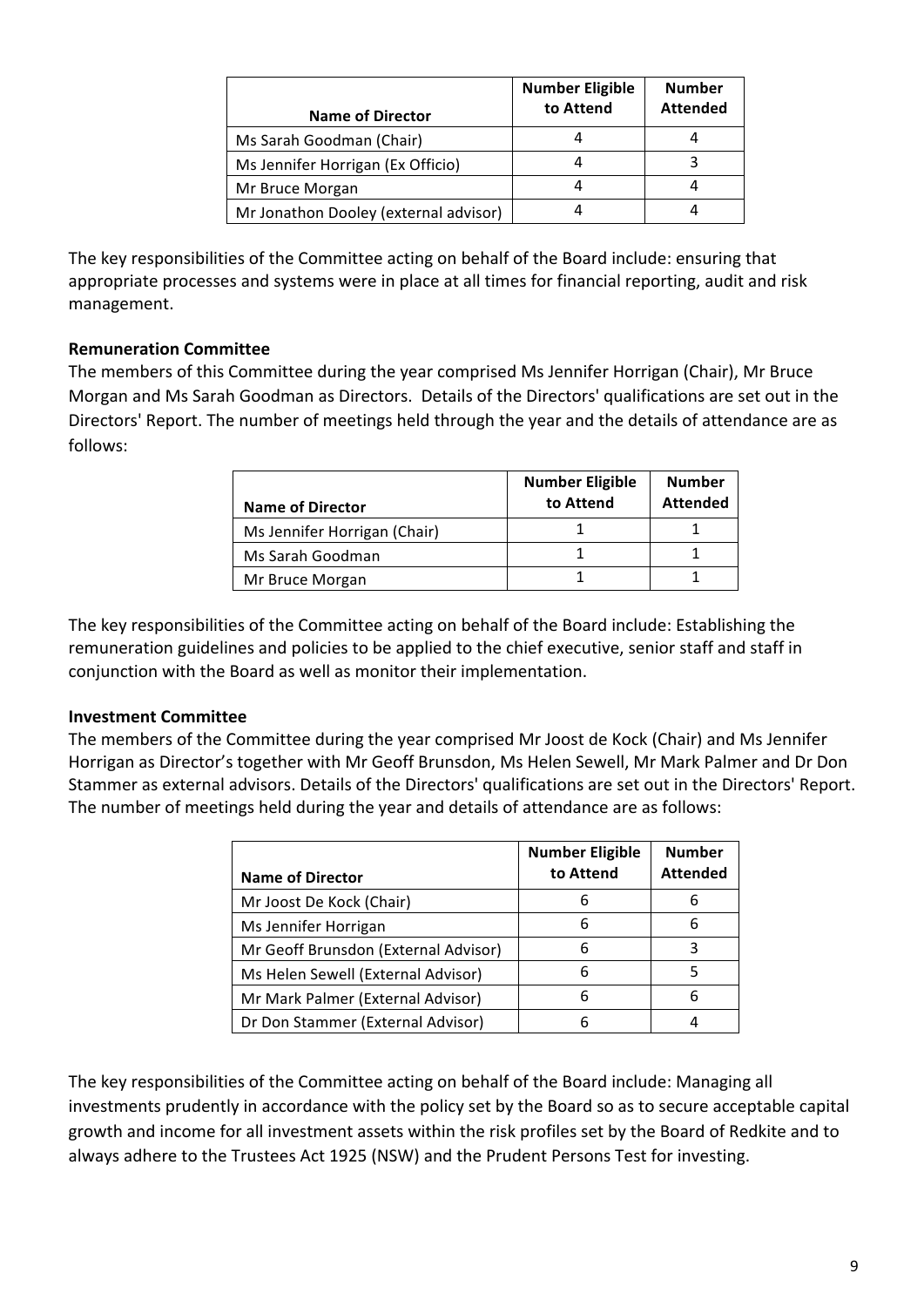### **Other support governance structures**

State-based Regional Councils operate to support the Board and management in meeting their responsibilities and achieving their objectives.

### **Ethical standards and code of conduct**

Board members, senior executives, staff and volunteers are expected to comply with relevant laws and codes of conduct determined by the Board and to act with integrity, compassion, fairness, honesty and respect at all times when dealing with the children, young people and families affected by cancer as well as donors, colleagues and other stakeholders in our mission.

It is also expected that Board members, senior executives, staff and volunteers never permit their personal interests to conflict or appear to conflict with those of Redkite.

# **Fundraising and how we raise funds**

Redkite undertakes its fundraising from appeals (Fundraising Appeals), the collection of voluntary donations and sponsorships from individuals, charitable foundations and corporate donors (Donations), the receipt of bequests that support either specific activities or the general activities of the Company (Bequests) and Events.

Redkite does not receive government funding, rather Redkite seeks to raise funds through building personal and corporate relationships, engaging community support, making representations to foundations and conducting or benefiting from events. Redkite undertakes its fundraising using a combination of staff, volunteers and selective paid 3rd party fundraising.

# **Auditor's independence declaration**

The lead auditor's independence declaration for the year ended 31 December 2020 has been received and can be found on the following page.

Signed in accordance with a resolution of the Board of Directors.

…………………………

Jennifer Horrigan **Director** 

Dated this<sup>24th</sup>day of May 2021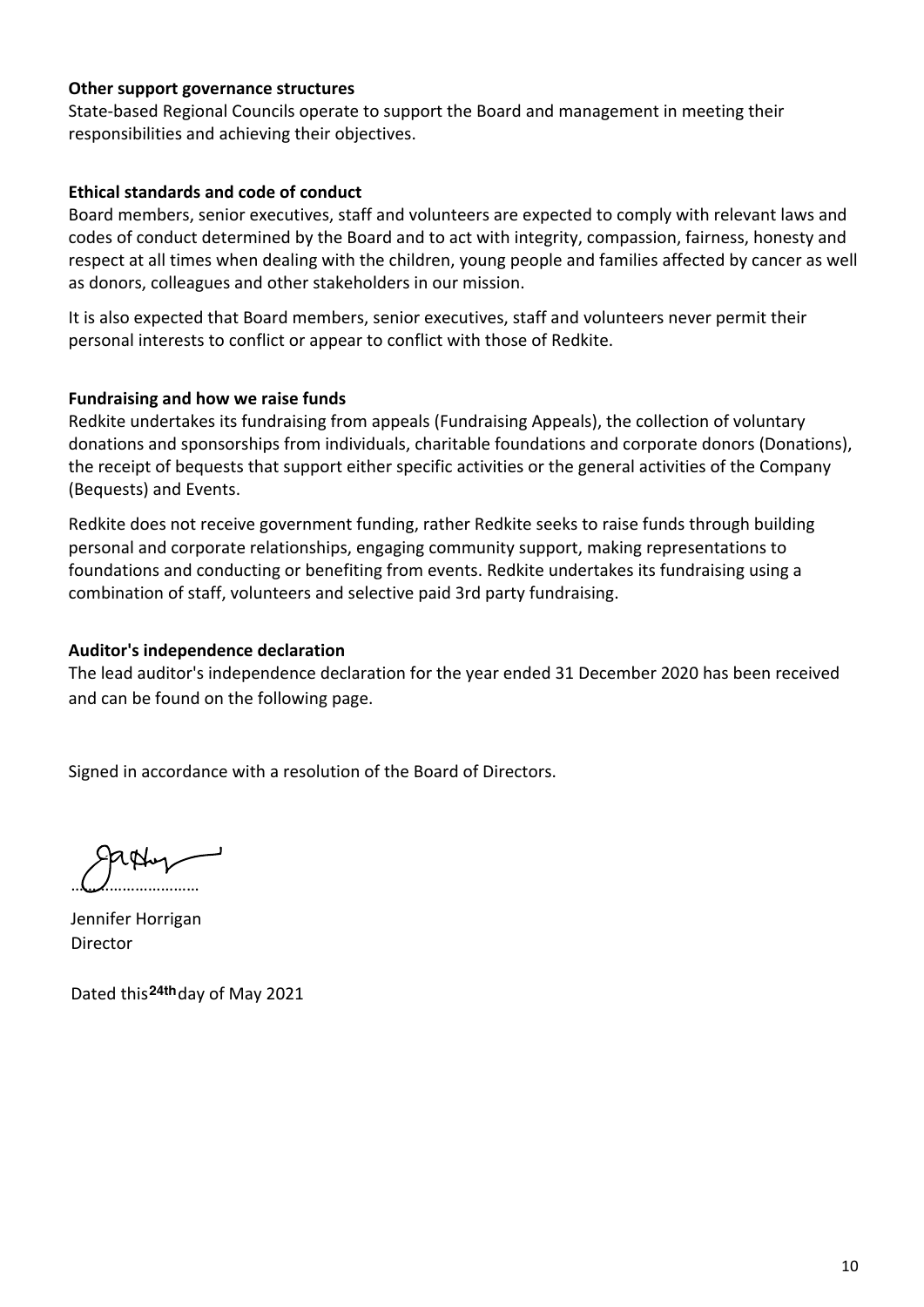

**Crowe Sydney** ABN 97 895 683 573

Level 15 1 O'Connell Street Sydney NSW 2000 Australia Tel +61 2 9262 2155 Fax +61 2 9262 2190 www.crowe.com.au

24 May 2021

The Board of Directors Redkite 3/418a Elizabeth Street SURRY HILLS NSW 2010

Dear Board Members

# Redkite

In accordance with the requirements of section 60-40 of the Australian Charities and Not-for-profits Commission Act 2012, I am pleased to provide the following declaration of independence to the Directors of Redkite.

As lead audit partner for the audit of the financial report of Redkite for the financial year ended 31 December 2020, I declare that to the best of my knowledge and belief, that there have been no contraventions of:

- (i) the auditor independence requirements of the Australian Charities and Not-for-profits Commission Act 2012 in relation to the audit; and
- (ii) any applicable code of professional conduct in relation to the audit.

Yours sincerely

Crowe Sydney.

**Crowe Sydney**

 $BKd$ 

**Barbara Richmond** Partner

The title 'Partner' conveys that the person is a senior member within their respective division, and is among the group of persons who hold an equity interest (shareholder) in its parent entity, Findex Group Limited. The only professional service offering which is conducted by a partnership is the Crowe Australasia external audit division. All other professional services offered by Findex Group Limited are conducted by a privately owned organisation and/or its subsidiaries.

Findex (Aust) Pty Ltd, trading as Crowe Australasia is a member of Crowe Global, a Swiss verein. Each member firm of Crowe Global is a separate and independent legal entity. Findex (Aust) Pty Ltd and its affiliates are not responsible or liable for any acts or omissions of Crowe Global or any other member of Crowe Global. Crowe Global does not render any professional services and does not have an ownership or partnership interest in Findex (Aust) Pty Ltd. Services are provided by Crowe Sydney, an affiliate of Findex (Aust) Pty Ltd. Liability limited by a scheme approved under Professional Standards Legislation.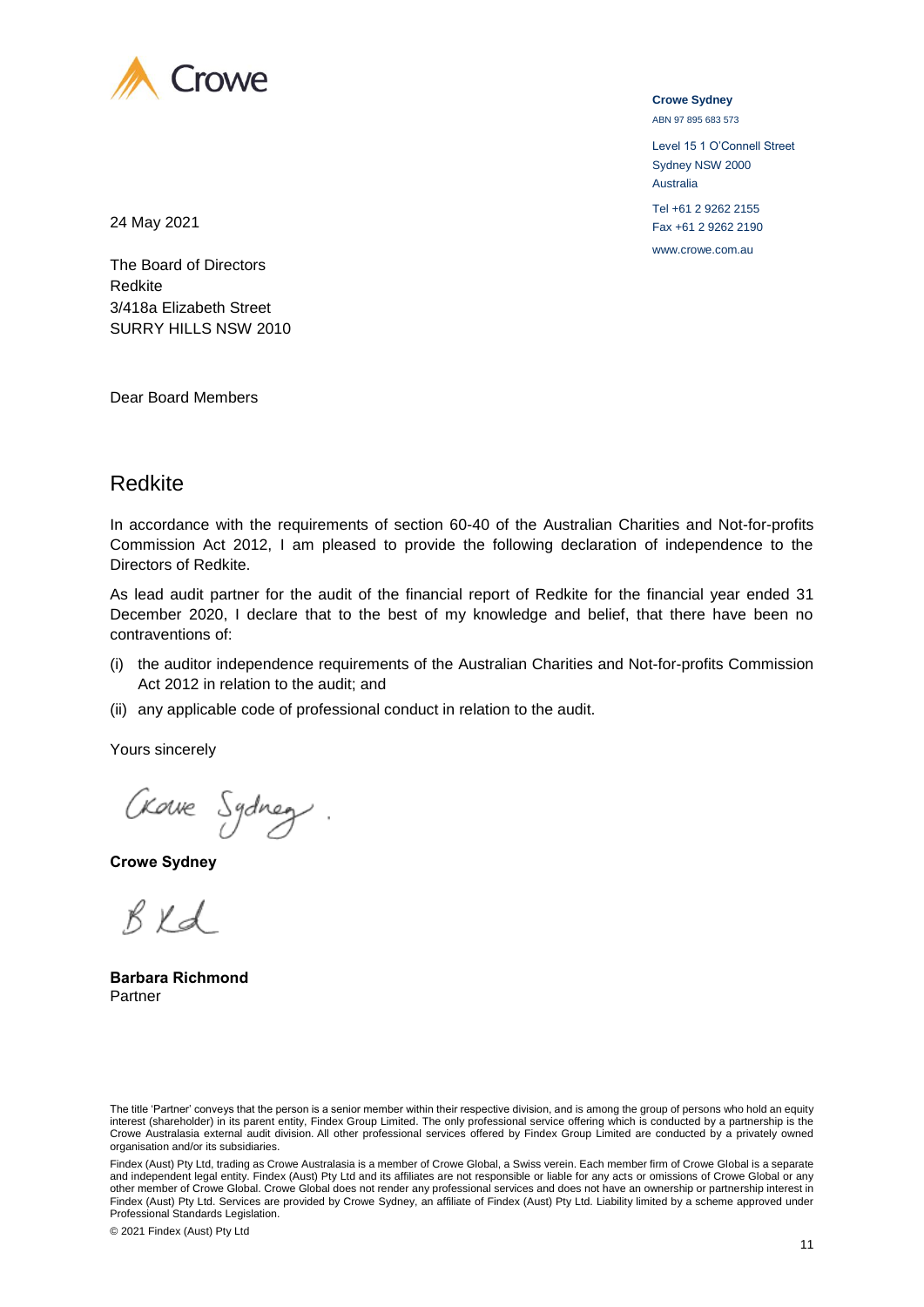

# **Directors' Declaration**

### **Requirements per Charitable Fundraising Act 1991**

The Directors of the Company declare that:

- a) the financial statements give a true and fair view of all income and expenditure of the Company with respect to fundraising appeals;
- b) the statement of financial position gives a true and fair view of the state of affairs with respect to Financial Report for the period 1 January 2020 to 31 December 2020
- c) the provisions of the Charitable Fundraising Act 1991 and the regulations under that Act have been complied with;
- d) the internal controls exercised by the Company are appropriate and effective in accounting for all income received;
- e) the financial statements are properly drawn up in accordance with Australian Accounting Standards and Urgent Issues Group Consensus Views as outlined in note 1 to the accounts.

### **Requirements per the Australian Charities and Not-for-Profits Commission Act 2012**

The Directors of the Company declare that:

- 1. The financial statements and notes satisfy the requirements of the *Australian Charities and Not-for-profits Commission Act 2012 and Regulation 2013* and:
- a) The Australian Accounting Standards Reduced Disclosure Requirements and other mandatory professional requirements; and
- b) give a true and fair view of the financial position as at 31 December 2020 and of the performance for the financial year ended on that date of the Company.
- 2. In the Directors' opinion, there are reasonable grounds to believe that the Company will be able to pay its debts as and when they become due and payable.

By Order of the Board.

 $\overline{a}$   $\overline{a}$   $\overline{a}$   $\overline{a}$   $\overline{a}$   $\overline{a}$   $\overline{a}$   $\overline{a}$   $\overline{a}$   $\overline{a}$   $\overline{a}$   $\overline{a}$   $\overline{a}$   $\overline{a}$   $\overline{a}$   $\overline{a}$   $\overline{a}$   $\overline{a}$   $\overline{a}$   $\overline{a}$   $\overline{a}$   $\overline{a}$   $\overline{a}$   $\overline{a}$   $\overline{$ 

Jennifer Horrigan Director 

Dated this <sup>24th</sup>day of May 2021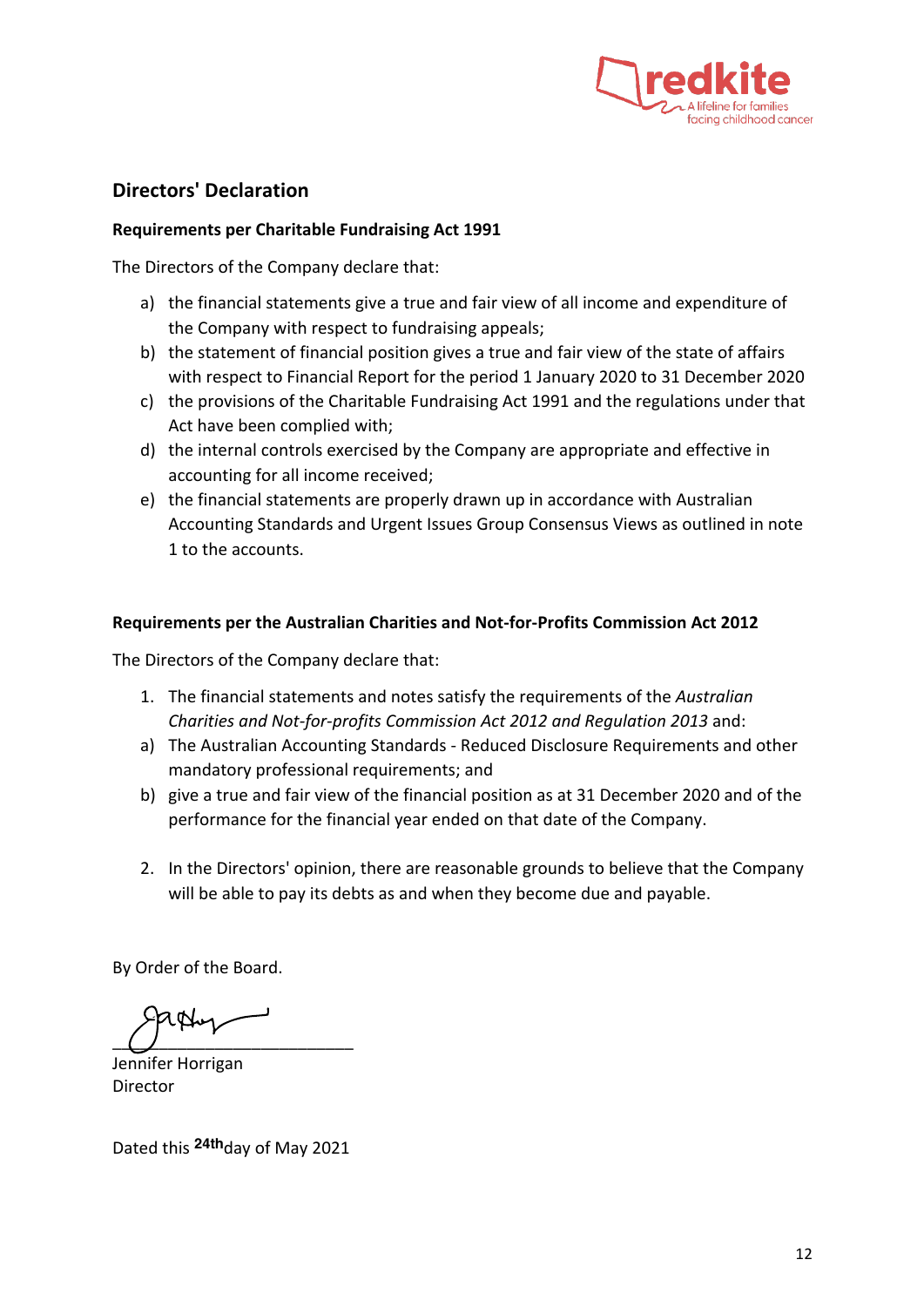

**Crowe Sydney** ABN 97 895 683 573

Level 15 1 O'Connell Street Sydney NSW 2000 Australia Tel +61 2 9262 2155 Fax +61 2 9262 2190 www.crowe.com.au

# Independent Auditor's Report to the Members of Redkite

Report on the Audit of the Financial Report

# Qualified Opinion in respect of fundraising income

We have audited the financial report of Redkite, which comprises the statement of financial position as at 31 December 2020, the statement of profit and loss and other comprehensive income, the statement of changes in equity and the statement of cash flows for the year then ended, notes to the financial statements, including a summary of significant accounting policies, and the Directors' declaration.

In our opinion, except for the possible effects on the financial statements of the matter described in the Basis for Qualified Opinion paragraph, the financial report of Redkite is in accordance with Division 60 of the *Australian Charities and Not-for-profits Commission Act 2012*, including:

- a. giving a true and fair view of the company's financial position as at 31 December 2020 and of its performance and cash flows for the year then ended; and
- b. complying with Australian Accounting Standards Reduced Disclosure Requirements and Division 60 of the *Australian Charities and Not-for-profit Commission Regulation 2013*.

In addition, and with reference to the Charitable Fundraising Act 1991:

- a. the Financial Report gives a true and fair view of the Redkite's financial result of fundraising appeal activities for the financial year ended 31 December 2020;
- b. the Financial Report has been properly drawn up, and the associated records have been properly kept for the period from 1 January 2020 to 31 December 2020, in accordance with the Charitable Fundraising Act (NSW) 1991 and Regulations;
- c. money received as a result of fundraising appeal activities conducted during the period from 1 December 2020 to 31 December 2020 has been properly accounted for and applied in accordance with the Charitable Fundraising Act (NSW) 1991 and Regulations; and
- d. there are reasonable grounds to believe that Redkite will be able to pay its debts as and when they fall due.

© 2021 Findex (Aust) Pty Ltd. 13

The title 'Partner' conveys that the person is a senior member within their respective division, and is among the group of persons who hold an equity interest (shareholder) in its parent entity, Findex Group Limited. The only professional service offering which is conducted by a partnership is the Crowe Australasia external audit division. All other professional services offered by Findex Group Limited are conducted by a privately owned organisation and/or its subsidiaries.

Findex (Aust) Pty Ltd, trading as Crowe Australasia is a member of Crowe Global, a Swiss verein. Each member firm of Crowe Global is a separate and independent legal entity. Findex (Aust) Pty Ltd and its affiliates are not responsible or liable for any acts or omissions of Crowe Global or any other member of Crowe Global. Crowe Global does not render any professional services and does not have an ownership or partnership interest in Findex (Aust) Pty Ltd. Services are provided by Crowe Sydney, an affiliate of Findex (Aust) Pty Ltd. Liability limited by a scheme approved under Professional Standards Legislation.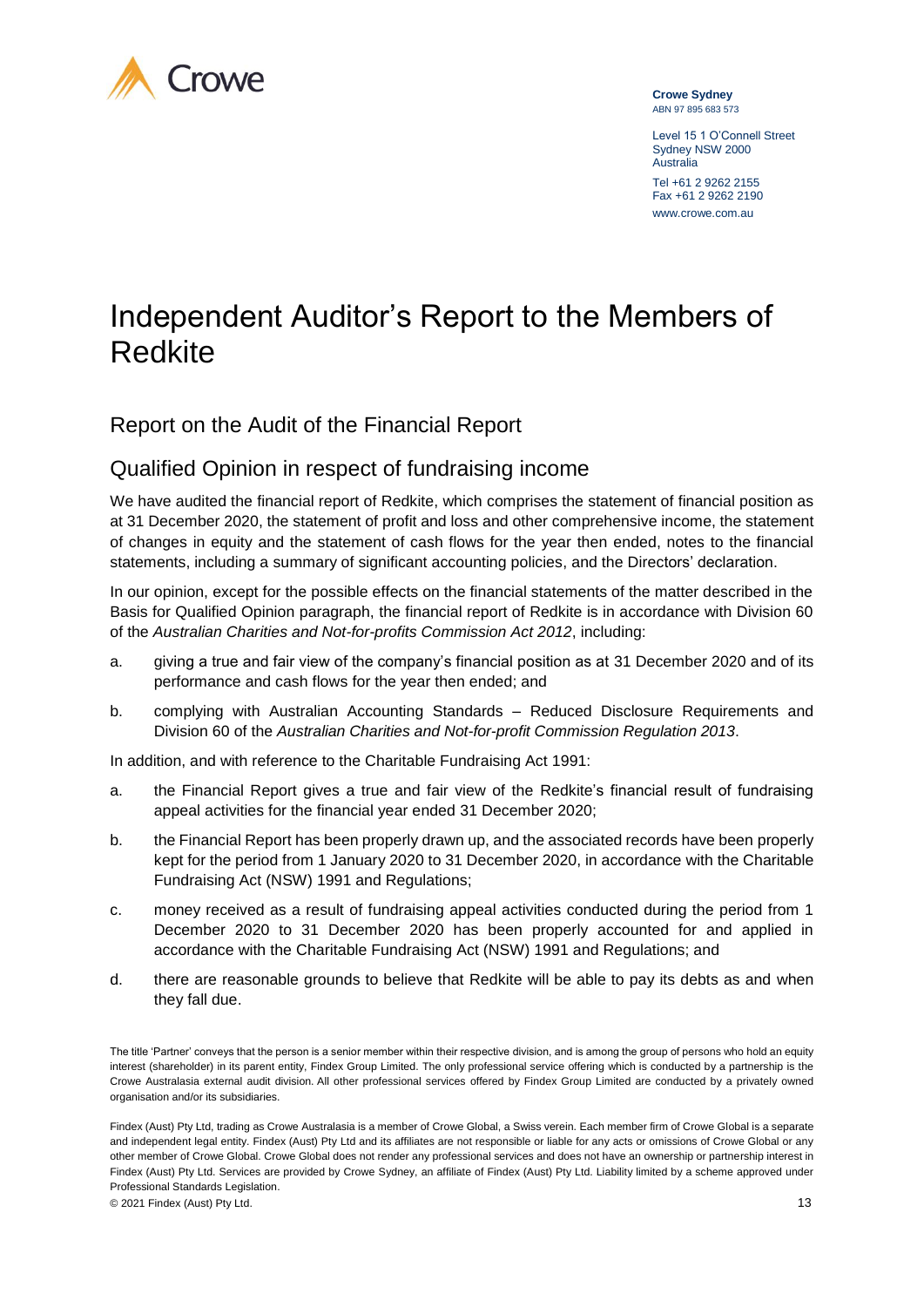# Basis for Qualified Opinion

As is common for organisations of this type, it is not practical for Redkite to maintain an effective system of internal control over cash donations and other fundraising activities until their initial entry in the accounting records. Accordingly, our audit in relation to fundraising was limited to the amounts disclosed.

We conducted our audit in accordance with Australian Auditing Standards. Our responsibilities under those standards are further described in the *Auditor's Responsibilities for the Audit of the Financial Report* section of our report. We are independent of the Company in accordance with the auditor independence requirements of the *Corporations Act 2001* and the ethical requirements of the Accounting Professional and Ethical Standards Board's APES 110 *Code of Ethics for Professional Accountants* (including Independence Standards) (the Code) that are relevant to our audit of the financial report in Australia. We have also fulfilled our other ethical responsibilities in accordance with the Code.

We believe that the audit evidence we have obtained is sufficient and appropriate to provide a basis for our qualified opinion.

# Other Information

The directors are responsible for the other information. The other information comprises the information included in the Company's financial report for the year ended 31 December 2020, but does not include the financial report and our auditor's report thereon.

Our opinion on the financial report does not cover the other information and accordingly we do not express any form of assurance conclusion thereon.

In connection with our audit of the financial report, our responsibility is to read the other information and, in doing so, consider whether the other information is materially inconsistent with the financial report or our knowledge obtained in the audit or otherwise appears to be materially misstated.

If, based on the work we have performed, we conclude that there is a material misstatement of this other information, we are required to report that fact. We have nothing to report in this regard.

# Responsibilities of the Directors for the Financial Report

The directors of the Company are responsible for the preparation of the financial report that gives a true and fair view in accordance with Australian Accounting Standards – Reduced Disclosure Requirements and the *Australian Charities and Not-for-profits Commission Act 2012* (ACNC Act) and for such internal control as the directors determine is necessary to enable the preparation of the financial report that gives a true and fair view and is free from material misstatement, whether due to fraud or error.

In preparing the financial report, the directors are responsible for assessing the ability of the Company to continue as a going concern, disclosing, as applicable, matters related to going concern and using the going concern basis of accounting unless the directors either intend to liquidate the Company or to cease operations, or have no realistic alternative but to do so.

The directors are responsible for overseeing the Entity's financial reporting process.

# Auditor's Responsibilities for the Audit of the Financial Report

Our objectives are to obtain reasonable assurance about whether the financial report as a whole is free from material misstatement, whether due to fraud or error, and to issue an auditor's report that includes our opinion. Reasonable assurance is a high level of assurance, but is not a guarantee that an audit conducted in accordance with the Australian Auditing Standards will always detect a material misstatement when it exists. Misstatements can arise from fraud or error and are considered material if,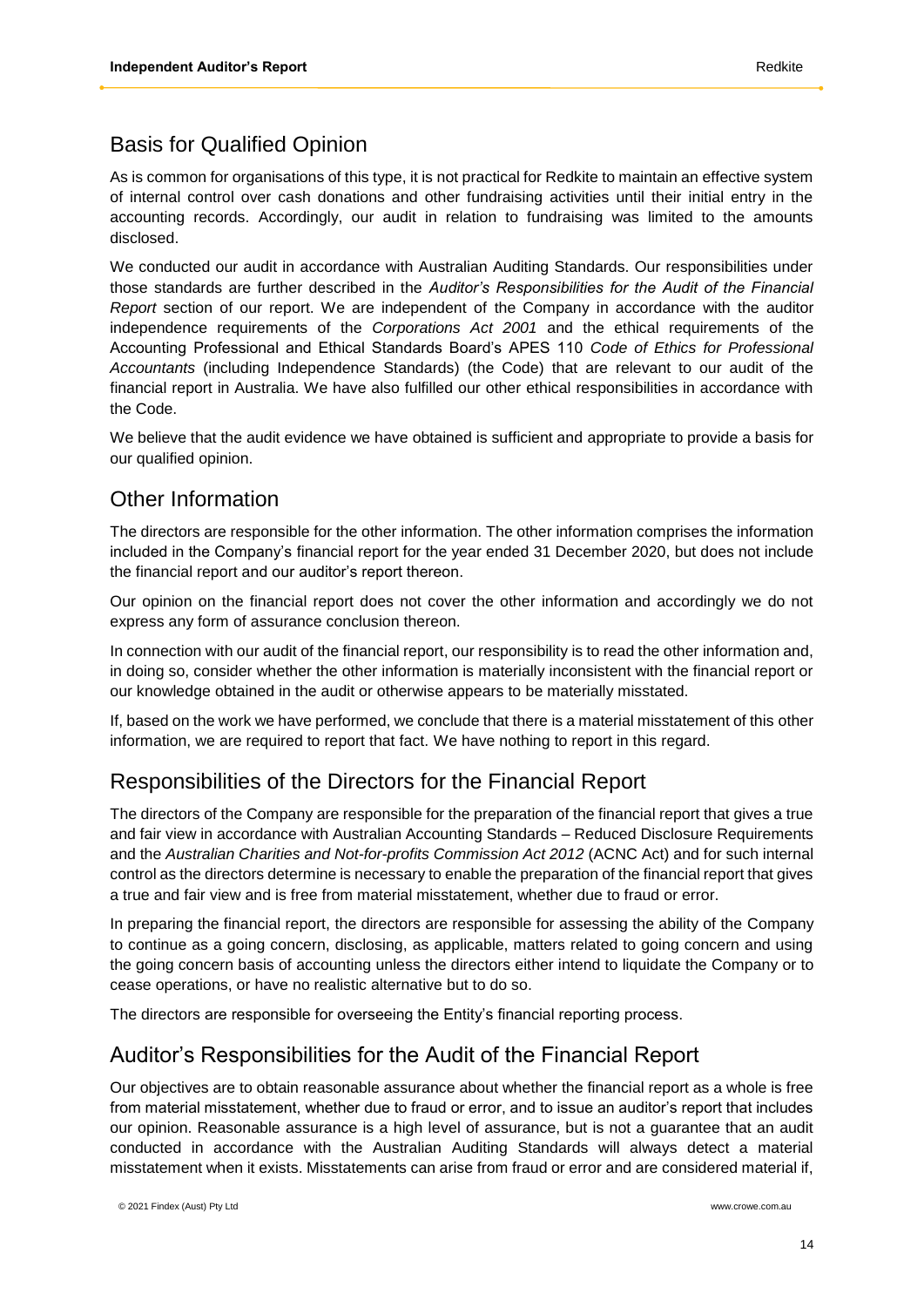individually or in the aggregate, they could reasonably be expected to influence the economic decisions of users taken on the basis of this financial report.

As part of an audit in accordance with the Australian Auditing Standards, the auditor exercises professional judgement and maintains professional scepticism throughout the audit. We also:

- Identify and assess the risks of material misstatement of the financial report, whether due to fraud or error, design and perform audit procedures responsive to those risks, and obtain audit evidence that is sufficient and appropriate to provide a basis for our opinion. The risk of not detecting a material misstatement resulting from fraud is higher than for one resulting from error, as fraud may involve collusion, forgery, intentional omissions, misrepresentations, or the override of internal control.
- Obtain an understanding of internal control relevant to the audit in order to design audit procedures that are appropriate in the circumstances, but not for the purpose of expressing an opinion on the effectiveness of the Entity's internal control
- Evaluate the appropriateness of accounting policies used and the reasonableness of accounting estimates and related disclosures made by management.
- Conclude on the appropriateness of management's use of the going concern basis of accounting and, based on the audit evidence obtained, whether a material uncertainty exists related to events or conditions that may cast significant doubt on the Entity's ability to continue as a going concern. If we conclude that a material uncertainty exists, we are required to draw attention in our auditor's report to the related disclosures in the financial report or, if such disclosures are inadequate, to modify our opinion. Our conclusions are based on the audit evidence obtained up to the date of our auditor's report. However, future events or conditions may cause the Entity to cease to continue as a going concern.
- Evaluate the overall presentation, structure and content of the financial report, including the disclosures, and whether the financial report represents the underlying transactions and events in a manner that achieves fair presentation.

We communicate with those charged with governance regarding, among other matters, the planned scope and timing of the audit and significant audit findings, including any significant deficiencies in internal control that we identify during the audit.

Crowe Sydney

**Crowe Sydney**

 $R\times d$ 

**Barbara Richmond** Partner

Dated 24 May 2021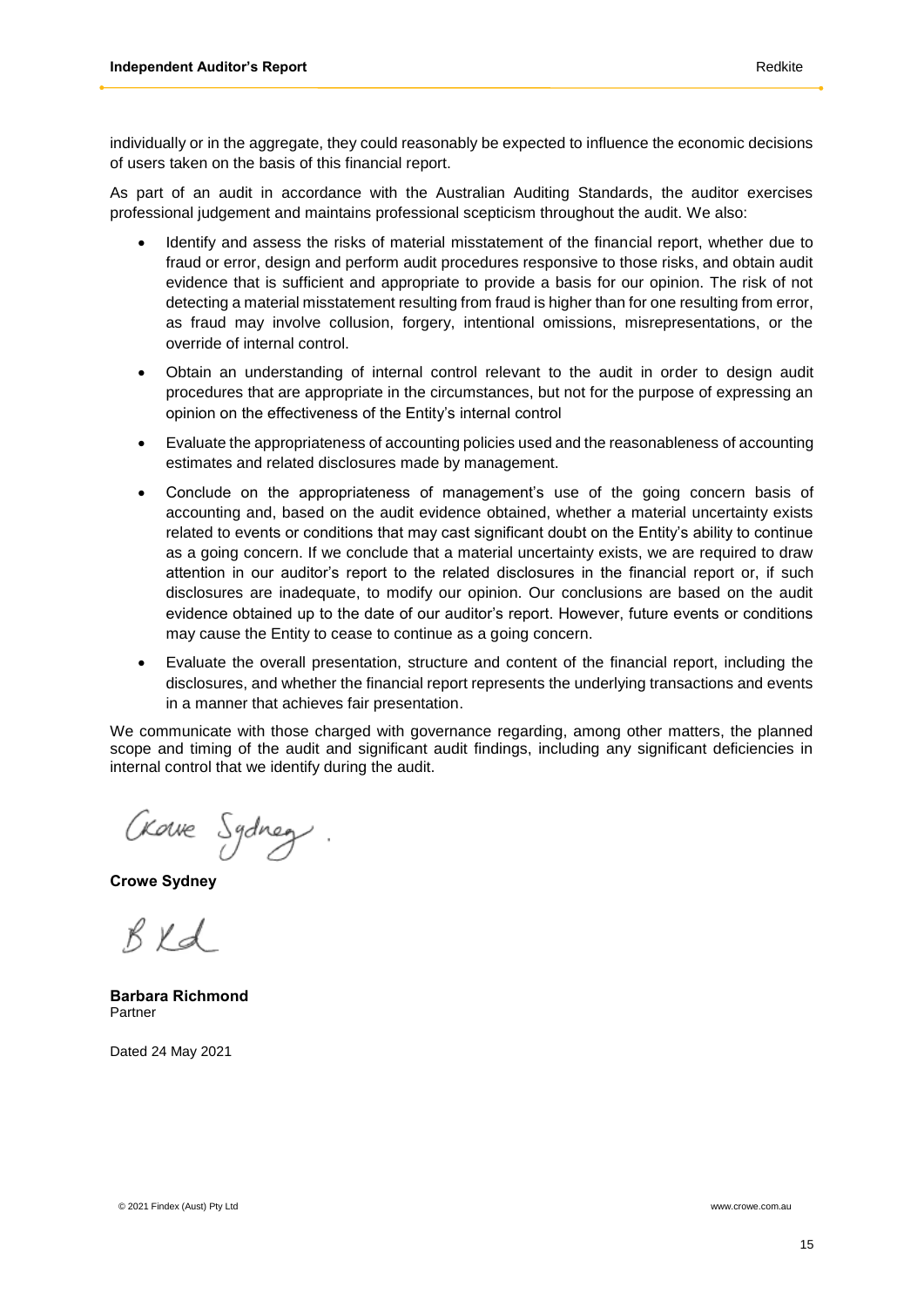#### **REDKITE ACN 104 710 787 STATEMENT OF PROFIT AND LOSS AND OTHER COMPREHENSIVE INCOME FOR THE YEAR ENDED 31 DECEMBER 2020**

|                                                                          | <b>Note</b>    | 31-Dec-20     | 31-Dec-19     |
|--------------------------------------------------------------------------|----------------|---------------|---------------|
|                                                                          |                |               |               |
| Revenue from fundraising activities                                      | $\overline{2}$ | 10,715,207    | 13,311,261    |
| Direct costs of fundraising                                              |                | (1, 290, 767) | (1, 567, 401) |
| Administrative expenses attributed to fundraising                        |                | (2,774,247)   | (2,811,091)   |
| Net revenue from fundraising appeals                                     |                | 6,650,193     | 8,932,769     |
| Other revenue                                                            | $\overline{2}$ | 2,338,601     | 595,283       |
| Grants and services provided                                             |                | (8,071,000)   | (8, 142, 230) |
| Salaries and wages not directly attributable to fundraising and services |                | (825, 577)    | (665, 216)    |
| Administration expenses                                                  |                | (549, 555)    | (445, 959)    |
| NET SURPLUS/(DEFICIT) FROM CONTINUING OPERATIONS                         |                | (457, 338)    | 274,647       |
| <b>OTHER COMPREHENSIVE INCOME</b>                                        |                |               |               |
| Items that may not be reclassified subsequently to Profit and Loss       |                |               |               |
| Transfer to retained earnings on sale of investments                     |                | (154, 312)    | (261, 469)    |
| Net gain/(loss) on revaluation of investments                            |                | 159,170       | 1,301,552     |
| TOTAL COMPREHENSIVE SURPLUS/(DEFICIT) FOR THE YEAR                       |                | (452, 480)    | 1,314,730     |

The accompanying notes form an integral part of these accounts.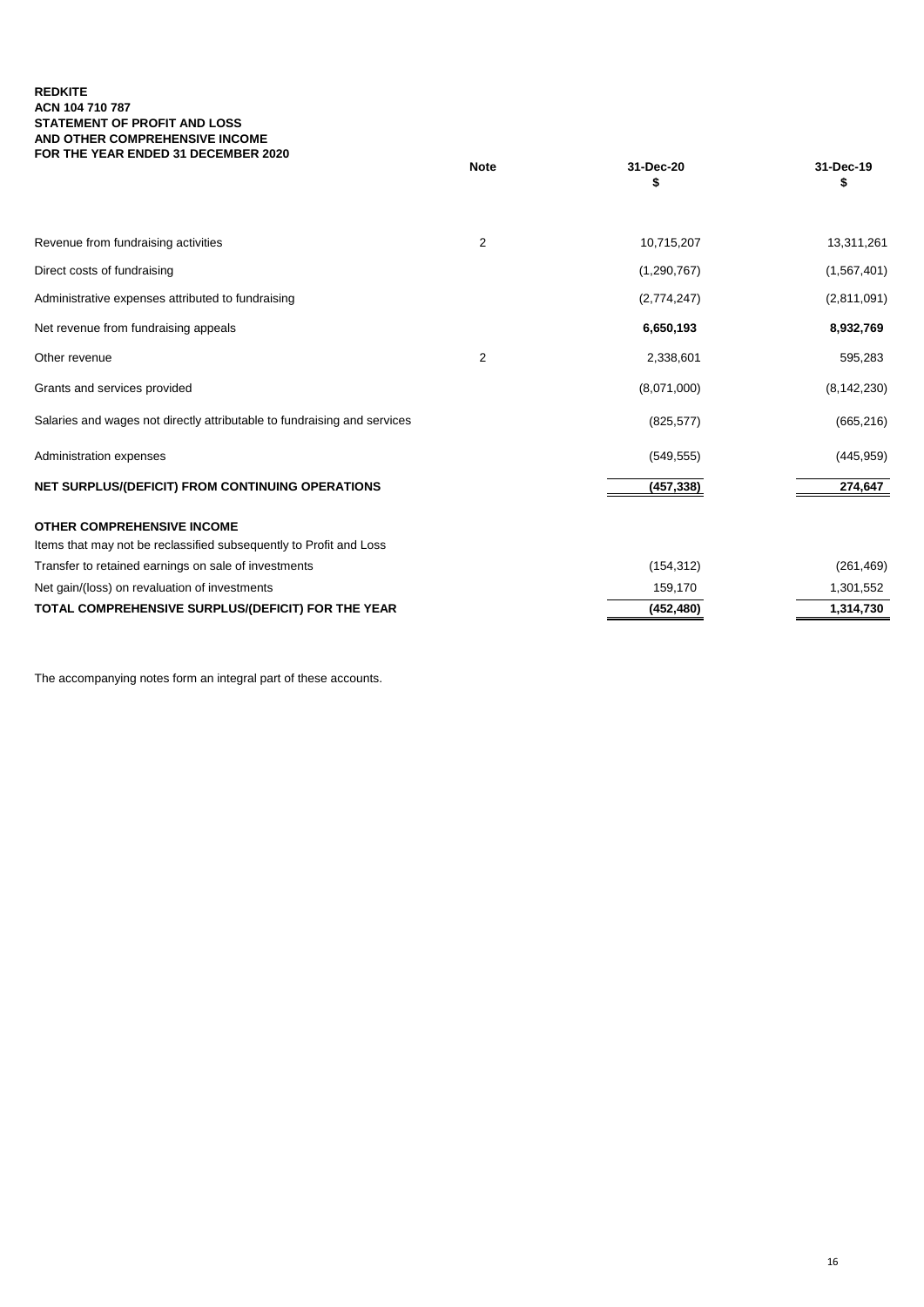#### **REDKITE ACN 104 710 787 STATEMENT OF FINANCIAL POSITION FOR THE YEAR ENDED 31 DECEMBER 2020**

|                                      | <b>Note</b>    | 31-Dec-20  | 31-Dec-19<br>\$ |
|--------------------------------------|----------------|------------|-----------------|
| <b>ASSETS</b>                        |                |            |                 |
| <b>CURRENT ASSETS</b>                |                |            |                 |
| Cash and cash equivalents            | 5              | 2,284,853  | 2,304,690       |
| Receivables and other current assets | $\,6$          | 326,219    | 309,453         |
| Other assets                         | $\overline{7}$ | 407,165    | 269,842         |
| <b>TOTAL CURRENT ASSETS</b>          |                | 3,018,237  | 2,883,985       |
| <b>NON-CURRENT ASSETS</b>            |                |            |                 |
| Plant and equipment                  | 8              | 481,136    | 451,278         |
| <b>Financial assets</b>              | 9              | 12,856,945 | 12,252,212      |
| Lease - Right of Use Asset           | <b>9A</b>      | 2,640,978  | 2,664,366       |
| <b>TOTAL NON-CURRENT ASSETS</b>      |                | 15,979,059 | 15,367,856      |
|                                      |                |            |                 |
| <b>TOTAL ASSETS</b>                  |                | 18,997,296 | 18,251,840      |
| <b>CURRENT LIABILITIES</b>           |                |            |                 |
| Short-term payables                  | 10             | 732,040    | 1,569,486       |
| Deferred revenue                     | 10             | 1,000,000  | 0               |
| Short-term provisions                | 11             | 1,042,442  | 287,259         |
| Lease - rent liability               | <b>11A</b>     | 434,076    | 418,964         |
| <b>TOTAL CURRENT LIABILITIES</b>     |                | 3,208,558  | 2,275,709       |
| <b>NON CURRENT LIABILITIES</b>       |                |            |                 |
| Long-term provisions                 | 11             | 58,416     | 38,615          |
| Lease - non-current liability        | <b>11A</b>     | 2,462,418  | 2,371,444       |
| <b>TOTAL NON CURRENT LIABILITIES</b> |                | 2,520,834  | 2,410,059       |
| <b>TOTAL LIABILITIES</b>             |                | 5,729,392  | 4,685,768       |
| <b>NET ASSETS</b>                    |                | 13,267,904 | 13,566,072      |
|                                      |                |            |                 |
| <b>EQUITY</b>                        |                |            |                 |
| Accumulated surplus                  | 12             | 11,002,732 | 11,305,758      |
| Financial asset reserve              | 13             | 2,265,172  | 2,260,314       |
| <b>TOTAL EQUITY</b>                  |                | 13,267,904 | 13,566,072      |

The accompanying notes form an integral part of these accounts.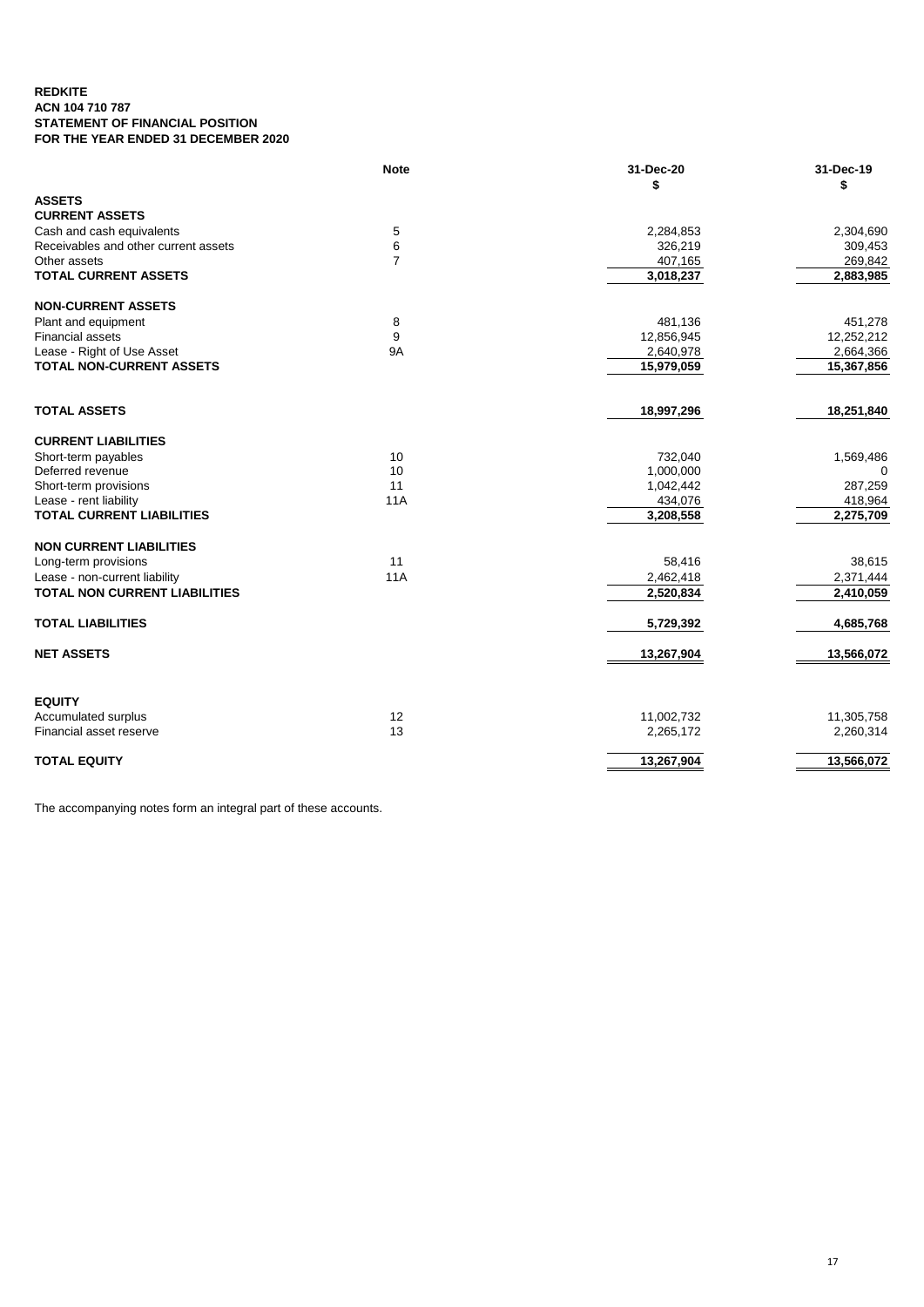#### **REDKITE ACN 104 710 787 STATEMENT OF CHANGES IN EQUITY FOR THE YEAR ENDED 31 DECEMBER 2020**

|                                                      |             | <b>Revaluation</b> | Accumulated    |            |
|------------------------------------------------------|-------------|--------------------|----------------|------------|
|                                                      | <b>Note</b> | Reserve            | <b>Surplus</b> | Total      |
|                                                      |             | Ф                  |                | S          |
| Balance at 31 December 2018                          |             | 1,220,231          | 6,943,736      | 8,163,967  |
| Adjustment on transition to AASB 15 (Note 1)         |             |                    | 3,825,906      | 3,825,906  |
| <b>Restated 1 January 2019</b>                       |             | 1.220.231          | 10,769,642     | 11,989,873 |
| Surplus for the year                                 |             |                    | 274.647        | 274.647    |
| Transfer to Retained Earnings on sale of investments | 12          | (261, 469)         | 261.469        |            |
| Revaluation increment for the year                   |             | 1,301,552          |                | 1,301,552  |
| Balance at 31 December 2019                          |             | 2.260.314          | 11.305.758     | 13.566.072 |

Note 1 - The company reassessed all revenue streams and determined that certain revenue arrangements did not contain sufficiently precise performance obligations as defined under AASB 15-Revenue from Contracts with Customers. As a result, deferred revenue associated with these revenue arrangements amounting to \$3,825,906 has been adjusted against retained earnings on date of transition.

|                                                      |    | <b>Financial</b><br><b>Asset Reserve</b> | Accumulated<br><b>Surplus</b> | Total<br>S |
|------------------------------------------------------|----|------------------------------------------|-------------------------------|------------|
| <b>Balance at 31 December 2019</b>                   |    | 2,260,314                                | 11,305,758                    | 13,566,072 |
| Surplus for the year                                 |    |                                          | (457, 338)                    | (457, 338) |
| Transfer to Retained Earnings on sale of investments | 12 | (154,312)                                | 154.312                       |            |
| Revaluation increment for the year                   |    | 159.170                                  |                               | 159.170    |
| Balance at 31 December 2020                          |    | 2,265,172                                | 11.002.732                    | 13,267,904 |

#### **STATEMENT OF CASH FLOWS FOR THE YEAR ENDED 31 DECEMBER 2020**

|                                                                  | <b>Note</b> | 31-Dec-20   | 31-Dec-19     |
|------------------------------------------------------------------|-------------|-------------|---------------|
|                                                                  |             |             | S             |
| Cash flows from operating activities                             |             |             |               |
| Net receipts from fundraising activities                         |             | 9,740,598   | 12,518,088    |
| Net receipts from donations                                      |             | 2,230,165   | 1,215,263     |
| Grants and services provided                                     |             | (8,396,176) | (8, 114, 618) |
| Payments for creditors, fundraising, administration and staffing |             | (5,299,645) | (6,405,359)   |
| Interest received                                                |             | 8,290       | 20,429        |
| Government revenue - COVID19 related                             |             | 1,656,974   |               |
| Net cash provided by/(used in) operating activities              |             | (59, 794)   | (766, 196)    |
| Cash flows from investing activities                             |             |             |               |
| Dividends/trust distribution received                            |             | 554,592     | 616,324       |
| Payment for purchase of fixed assets                             |             | (169,076)   | (35, 355)     |
| Payment for purchase of investments                              |             | (3,423,650) | (3,959,492)   |
| Cash from sale of investments                                    |             | 3,078,089   | 4,601,424     |
| Net cash provided by/(used in) investing activities              |             | 39,955      | 1,222,900     |
| Net increase/(decrease) in cash held                             |             | (19, 839)   | 456,704       |
| Cash at beginning of financial year                              |             | 2,304,692   | 1,847,988     |
| Cash at end of financial year                                    | 5           | 2,284,853   | 2,304,692     |

The accompanying notes form an integral part of these accounts.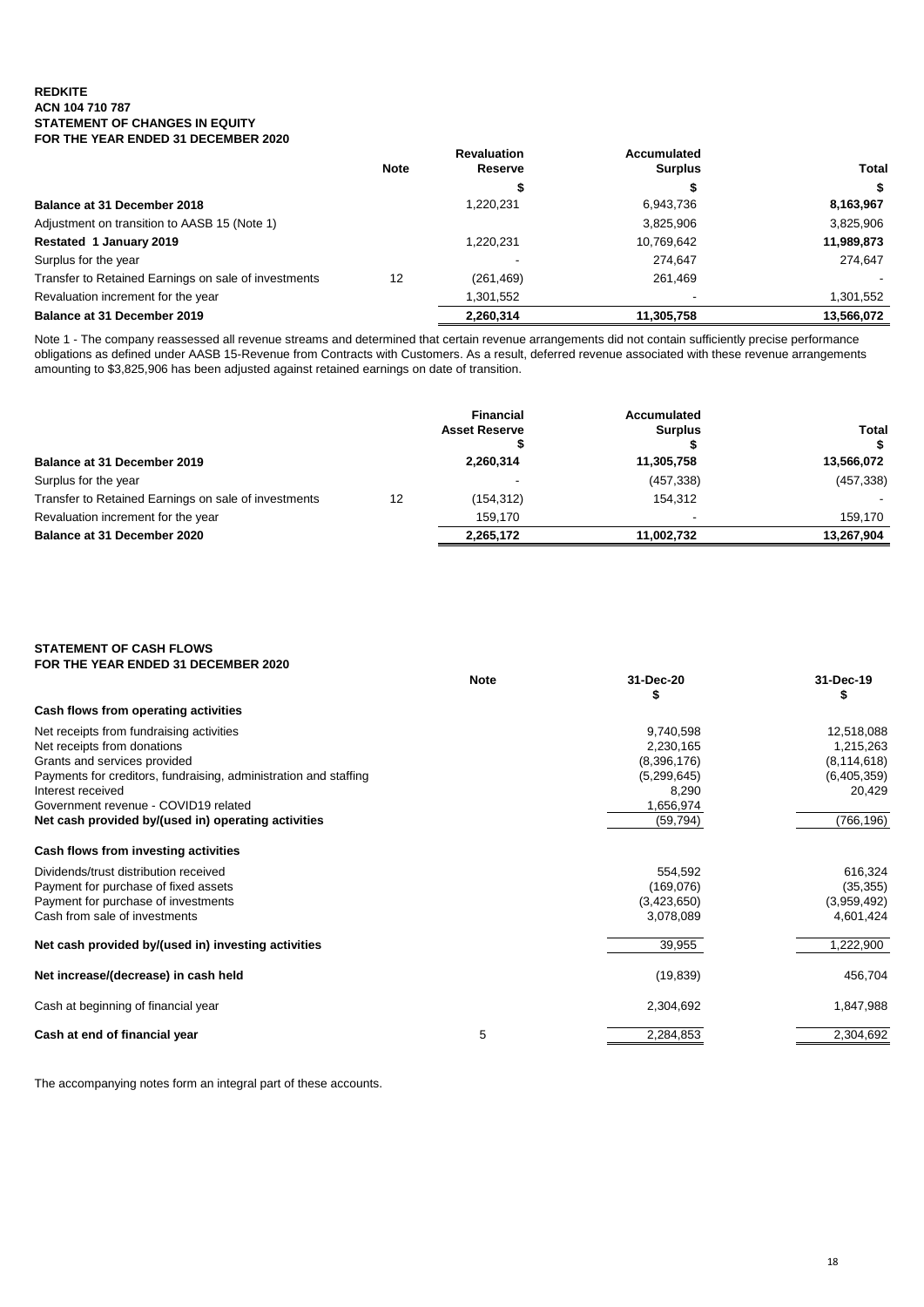#### **1. STATEMENT OF SIGNIFICANT ACCOUNTING POLICIES**

The financial statements are for Redkite as an individual entity incorporated and domiciled in Australia. Redkite is a company limited by guarantee. The financial statements are general purpose financial statements that have been prepared in accordance with Australian Accounting Standards - Reduced Disclosure Requirements of the Australian Accounting Standards Board, the Australian Charities and Not-for-Profit Commission Regulation 2013 and the Charitable Fundraising Act 1991. Australian Accounting Standards set out accounting policies that the AASB has concluded would result in financial statements containing relevant and reliable information about transactions, events and conditions.

In 2020 the company adopted AASB 2020-4 - Amendments to Australian Accounting Standards - COVID-19 - Related Rent Concessions, which is an amendment to AASB 16 - Leases.

#### *Impact of adoption of AASB 2020-4: Amendment to AASB 16*

This Standard amends AASB 16 to provide a practical expedient that permits lessees not to assess whether rent concessions that occur as a direct consequence of the COVID-19 pandemic and meet specified conditions are lease modifications and, instead, to account for those rent concessions as if they were not lease modifications.

The company has applied this standard to all Redkite rent concessions, being rent waivers and deferrals received due to COVID-19, with the exception of the Sydney office lease. The Sydney office lease concessions did not meet the conditions of AASB 2020-4 due to other substantive changes in the lease terms, being an extension of the lease term by one year and also an extension of the option by one year.

#### **Basis of Preparation**

The financial report has been prepared on an accruals basis with the exception of donations which are recorded on a cash basis. It is based on historical costs modified by the revaluation of selected non-current assets, and financial assets and financial liabilities for which the fair value basis of accounting has been applied.

The principal accounting policies adopted in the preparation of the financial statements are set out below. These policies have been consistently applied to all the years presented, unless otherwise stated.

#### **Accounting Policies**

#### **(a) Taxes**

#### **Income Tax**

The Company was endorsed on 1 July 2000 by the ATO as an income tax exempt charity.

#### **Fringe Benefits Tax**

The Company, as a public benevolent institution, was exempt from fringe benefits tax under Section 57A Fringe Benefits Tax Assessment Act 1986. Grossed up value of specified fringe benefits to individual employees has been included on each employee's Statement of Earnings as required by law. From 1 April 2001 this exemption ceased for certain fringe benefits paid to employees in excess of \$30,000 grossed up value for each employee.

#### **Capital Gains Tax**

The Company, as a public benevolent institution, is exempt from capital gains tax under Section 50-5, Income Tax Assessment Act 1997.

#### **Payroll Tax**

The Company, as a public benevolent institution, is exempt from payroll tax under Section 10 (1) (a2), Payroll Tax Act 1971.

#### **Stamp duties and charges**

The Company, as a public benevolent institution and the holder of an Authority to fundraise under the Charitable Fundraising Act 1991 has a general exemption from paying stamp duty and charges.

#### **Goods and Services Tax**

The Company, as a public benevolent institution is registered for GST applicable from 1 July 2000. Revenues, expenses and assets are recognised net of the amount of GST, except where the amount of GST incurred is not recoverable from the Australian Tax Office. In these circumstances, the GST is recognised as part of the cost of acquisition of the asset or as part of an item of the expense. Receivables and payables in the statement of financial position are shown inclusive of GST.

#### **(b) Donated Services and Assets**

Various services and assets are donated to the Company including volunteers, legal advice, the auditing of the accounts, prizes for auctions, event assistance including equipment and production, office hardware, marketing and media services and services to children and families. In the absence of an accurate estimation of the value of these services, they have not been included in the accounts for 2020 and 2019.

Non-current assets are recorded at cost except where received as a donation or bequest. Non-current assets received as donations are recorded at the fair value as determined by the donor or market value at the time of donation. Non-current assets received as bequests are recorded at their market value at the time of receipt of the bequest. This value is recorded as either a donation or bequest income in the year the donation or bequest is received.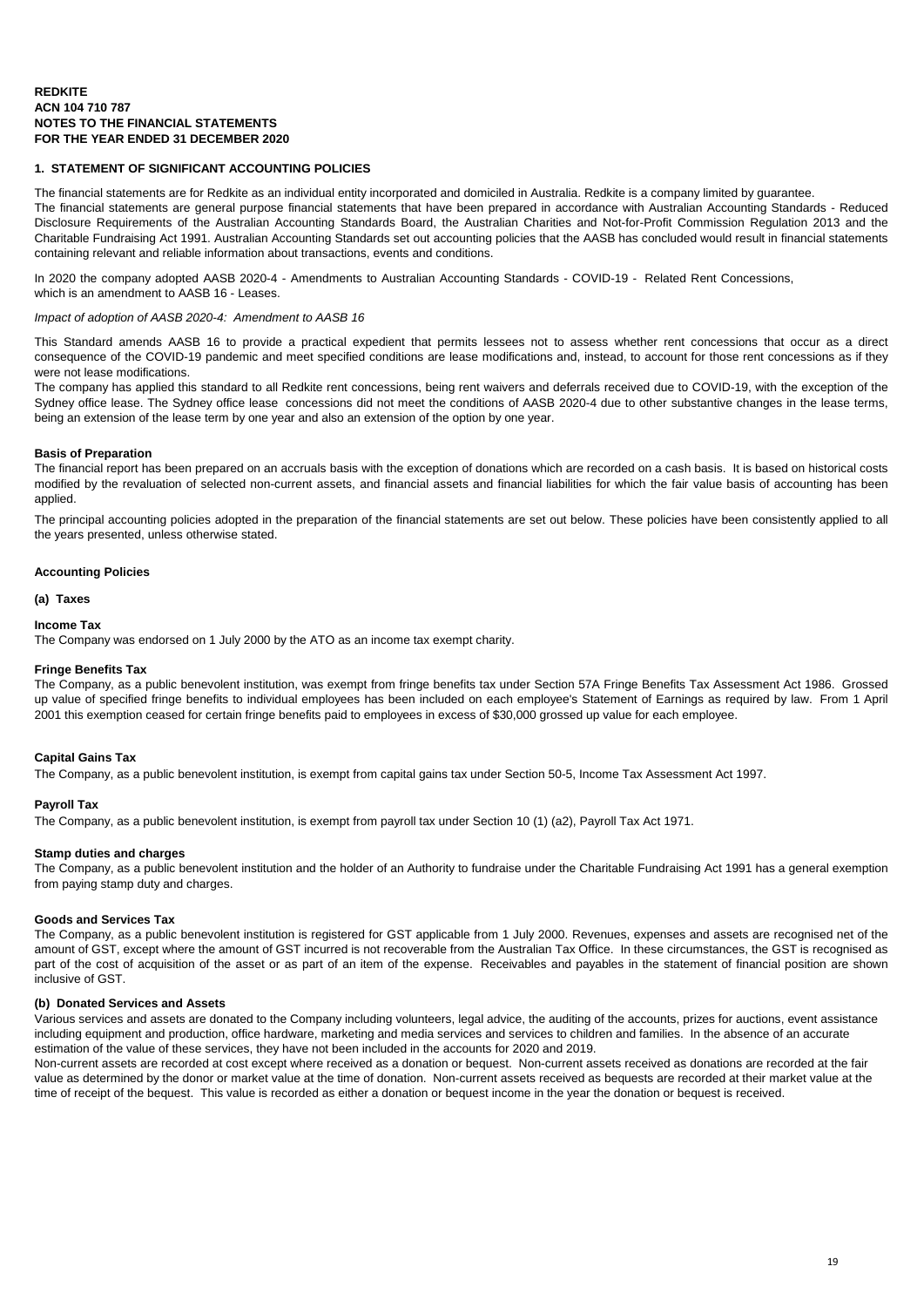#### **(c) Disposal of Surplus**

#### **Annual Surplus**

Rule 4 of the Company's Constitution prohibits the distribution of any surplus to Members. All income must be applied solely towards the promotion of the objectives of the Company.

#### **Surplus on Liquidation**

As required by the Charitable Fundraising Act 1991, the Income Tax Assessment Act 1997 and Tax Ruling TR 2000/12 and Rule 9 of the Constitution, any assets remaining upon the winding up of the Company must be applied, to the extent practicable, to the objects or purposes for which they were raised.

#### **(d) Significant Estimates and Judgements**

The directors evaluate estimates and judgements incorporated into the financial report based on historical knowledge and best available current information. Management continually evaluates its judgements and estimates in relation to assets, liabilities, contingent liabilities, revenue and expenses. Estimates assume a reasonable expectation of future events and are based on current trends and economic data, obtained both externally and within the company. The resulting accounting judgements and estimates will seldom equal the related actual results. The judgements, estimates and assumptions that have a significant risk of causing a material adjustment to the carrying amounts of assets and liabilities (refer to the respective notes) within the next financial year are discussed below.

#### Estimation of useful lives of assets

The company determines the estimated useful lives and related depreciation and amortisation charges for its property, plant and equipment and finite life intangible assets. The useful lives could change significantly as a result of technical innovations or some other event. The depreciation and amortisation charge will increase where the useful lives are less than previously estimated lives, or technically obsolete or non-strategic assets that have been abandoned or sold will be written off or written down.

#### Employee benefits provision

The liability for employee benefits expected to be settled more than 12 months from the reporting date are recognised and measured at the present value of the estimated future cash flows to be made in respect of all employees at the reporting date. In determining the present value of the liability, estimates of attrition rates and pay increases through promotion and inflation have been taken into account.

#### Other payroll liabilities

Other payroll liabilities are estimated based on the number of employees who are covered by an industrial agreement.

#### Lease term

The lease term is a significant component in the measurement of both the right-of-use asset and lease liability. Judgement is exercised in determining whether there is reasonable certainty that an option to extend the lease or purchase the underlying asset will be exercised, or an option to terminate the lease will not be exercised, when ascertaining the periods to be included in the lease term. In determining the lease term, all facts and circumstances that create an economical incentive to exercise an extension option, or not to exercise a termination option, are considered at the lease commencement date. Factors considered may include the importance of the asset to the company's operations; comparison of terms and conditions to prevailing market rates; incurrence of significant penalties; existence of significant leasehold improvements; and the costs and disruption to replace the asset. The company reassesses whether it is reasonably certain to exercise an extension option, or not exercise a termination option, if there is a significant event or significant change in circumstances.

| Sydney office - 6 yrs with option for 4 yrs | Aug2018 - Jul2024 |
|---------------------------------------------|-------------------|
| Melbourne office - 5 yr option exercised    | Oct2019 - Sep2024 |
| Brisbane office - 3 yr option exercised     | Apr2019 - Mar2022 |
| Perth office - 3yr option exercised         | Mar2019 - Feb2022 |

#### Incremental borrowing rate

Where the interest rate implicit in a lease cannot be readily determined, an incremental borrowing rate is estimated to discount future lease payments to measure the present value of the lease liability at the lease commencement date. Such a rate is based on what the company estimates it would have to pay a third party to borrow the funds necessary to obtain an asset of a similar value to the right-of-use asset, with similar terms, security and economic environment. Rate quoted by Westpac bank - applied to lease terms: 5.40%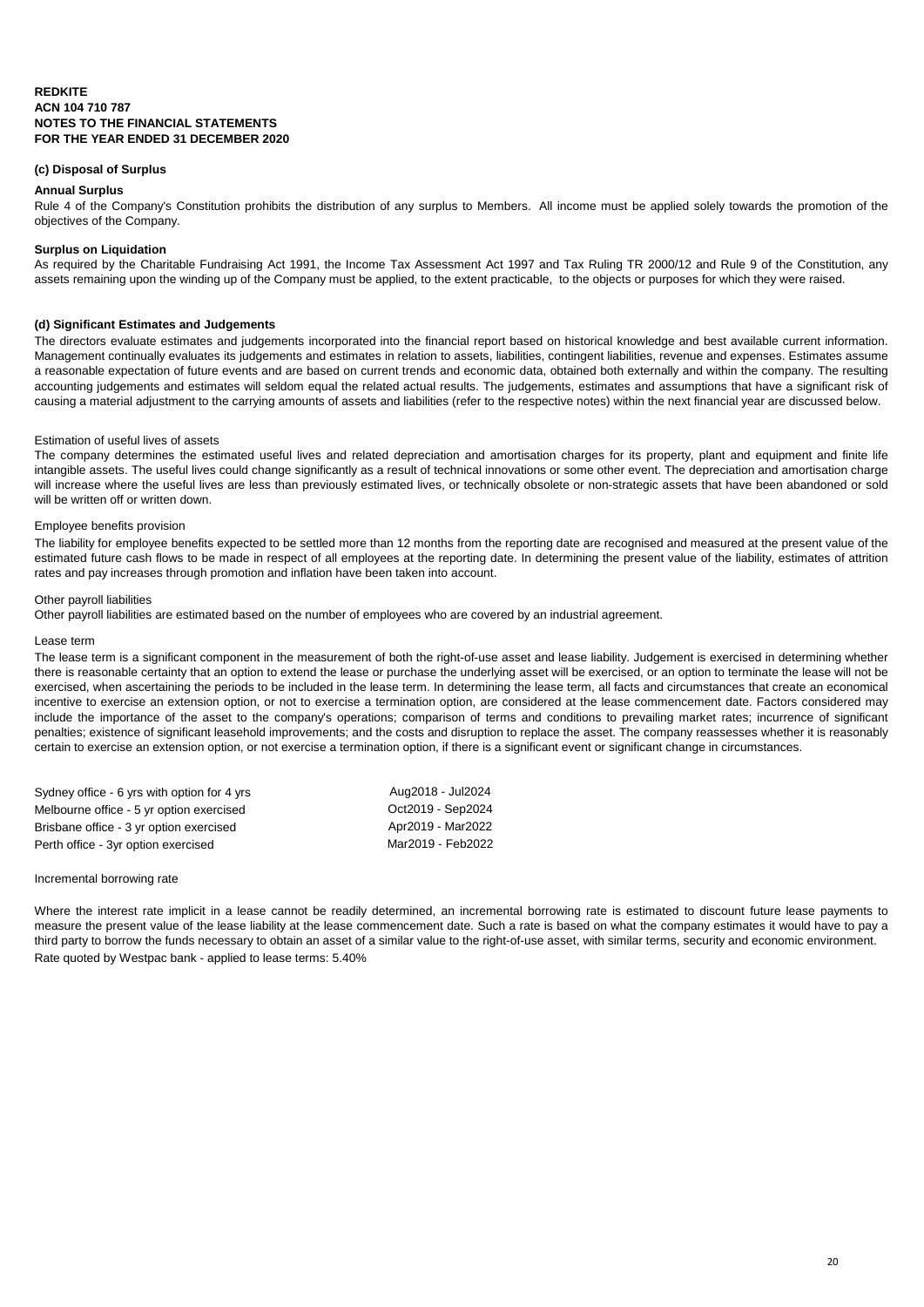### **REDKITE ACN 104 710 787 NOTES TO THE FINANCIAL STATEMENTS**

| FOR THE YEAR ENDED 31 DECEMBER 2020     | 31-Dec-20  | 31-Dec-19  |
|-----------------------------------------|------------|------------|
| 2. REVENUE                              |            | Φ          |
| <b>Operating activities</b>             |            |            |
| Fundraising appeals                     | 9,669,665  | 12,095,998 |
| Donations and bequests                  | 1,045,542  | 1,215,263  |
|                                         | 10,715,207 | 13,311,261 |
| Non-operating activities                |            |            |
| Dividends received - other corporations | 571,358    | 574,854    |
| Interest received - other corporations  | 8.290      | 20.429     |
| AASB16 adjustment from rent concessions | 101.979    | $\Omega$   |
| Government revenue - COVID19 related    | 1.656.974  | 0          |
| Total other income                      | 2,338,601  | 595,283    |

#### All revenue is stated net of the amount of GST.

Dividends are recognised when the right to receive payment is established. Reimbursements from the Australian Taxation Office (ATO) of dividend imputation credits are recognised on receipt.

Interest revenue on term deposits is recognised on receipt or otherwise accrued as the control of the right to receive the interest payment exist. Any other investment income is recognised on receipt. Income received and not recognised in the statement of profit and loss is carried forward as deferred income in the statement of financial position until the income meets the tests for recognition in the statement of profit and loss.

#### *Revenue from contracts with customers*

Revenue is recognised at an amount that reflects the consideration to which the company is expected to be entitled in exchange for transferring goods or services to a customer. For each contract with a customer, the company: identifies the contract with a customer; identifies the performance obligations in the contract; determines the transaction price which takes into account estimates of variable consideration and the time value of money; allocates the transaction price to the separate performance obligations on the basis of the relative stand-alone selling price of each distinct good or service to be delivered; and recognises revenue when or as each performance obligation is satisfied in a manner that depicts the transfer to the customer of the goods or services promised.

Variable consideration within the transaction price, if any, reflects concessions provided to the customer such as discounts, rebates and refunds.

#### *Grants and sponsorships*

Revenue is recognised in profit or loss when the company satisfies the performance obligations stated within the funding agreements.

If conditions are attached to the grant or sponsorship which must be satisfied before the company is eligible to retain the contribution, the grant or sponsorship will be recognised in the statement of financial position as a liability until those conditions are satisfied.

#### *Donation and other revenue*

Donations and other revenue are recognised when they are received or when the right to receive payment is established.

#### **3. AUDITORS REMUNERATION**

The audit of Redkite is completed on a pro-bono basis, the value of which is \$32,000

| 4. INFORMATION AND DECLARATIONS TO BE FURNISHED UNDER THE CHARITABLE FUNDRAISING ACT, 1991 |            |              |
|--------------------------------------------------------------------------------------------|------------|--------------|
| (a) Fundraising Income and Expenses                                                        | 31-Dec-20  | 31-Dec-19    |
| Details of aggregate gross income and total expenses in Fundraising appeals                |            |              |
| Excludes bequests                                                                          |            |              |
| Gross proceeds from Fundraising appeals                                                    | 10.550.207 | 13,291,261   |
| Less: Total direct costs of Fundraising                                                    | -1,290,767 | $-1.567.401$ |
| Net surplus from Fundraising                                                               | 9.259.440  | 11,723,860   |

#### **Information on material matters**

Gross results achieved the target returns under the Charitable Fundraising Act.

#### **(b) Statement showing how Funds Received were applied to Charitable Purposes**

During the year the Company received net income of \$9,259,440 (2019: \$11,723,860) from Fundraising appeals as defined under the Charitable Fundraising Act excluding indirect overheads. Including indirect overheads, net income from Fundraising appeals was \$6,596,820 (2019: \$8,912,769). The Company also received \$165,000 (2019: \$20,000) from bequests.

Of this, the Company spent \$8,071,000 on grants and services as follows: \$2,027,814 on financial grants and support to families, \$2,191,066 on emotional support programs including the funding of social workers and counsellors, \$492,743 on music therapy, \$517,186 on educational support and grants, \$38,360 on community support and projects and \$2,803,831 on direct expenses to support these grants and services.

The remainder of the net income received was spent on indirect overheads, general administration and marketing.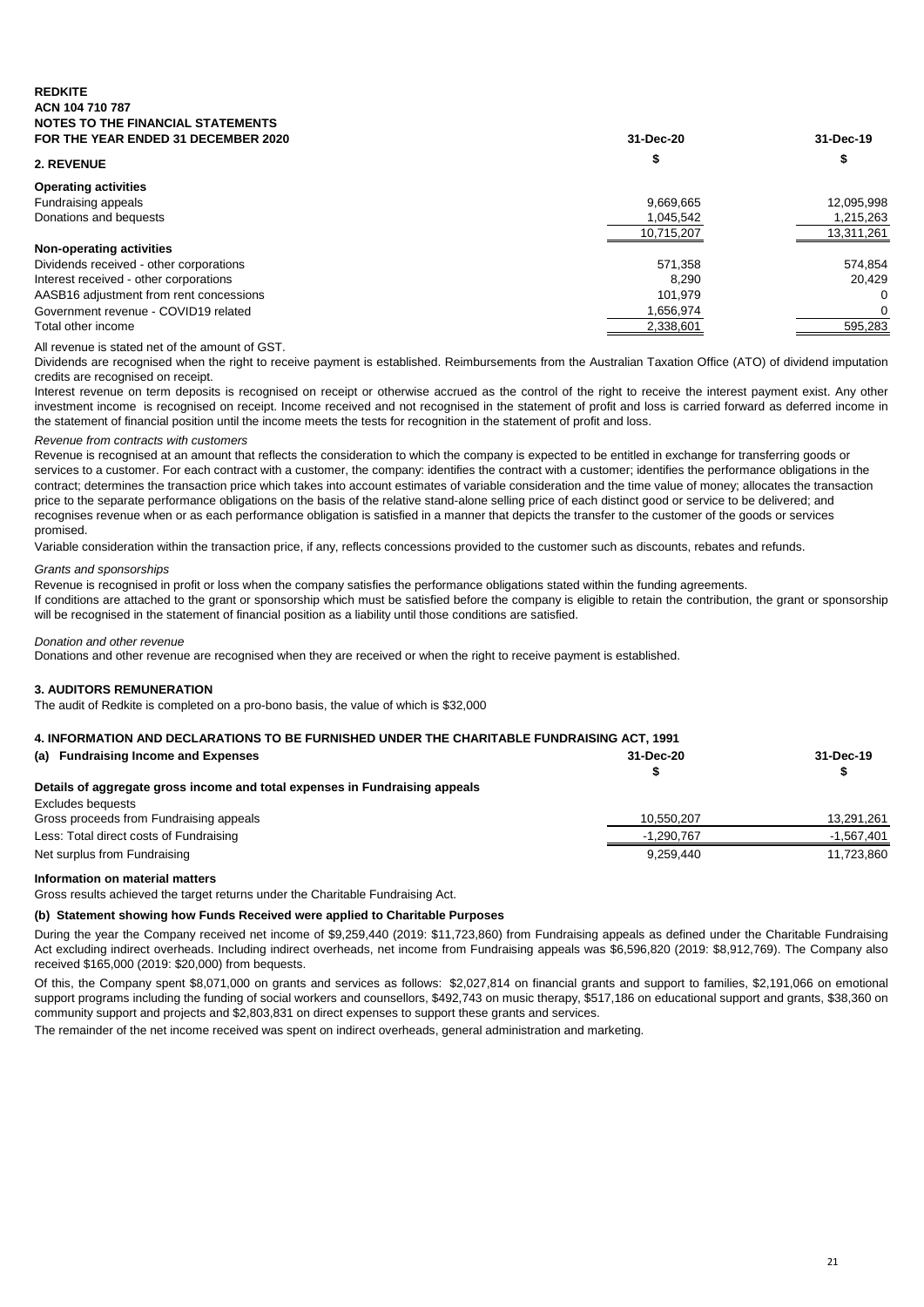# **4. INFORMATION AND DECLARATIONS TO BE FURNISHED UNDER THE CHARITABLE FUNDRAISING ACT, 1991 CONTINUED**

### **(c) Fundraising Conducted Jointly with Traders**

The Company engaged in fundraising activities that were conducted jointly with traders in year ended 31 December 2020.

These fundraising activities were conducted with the following traders: Go Fundraise, Good2Give and EveryDay Hero.

#### **(d) Fundraising Appeals as Classified by the Charitable Fundraising Act conducted during the Financial Year**

The Company engaged in the following activities throughout the year in order to raise revenue: Raise for Redkite Online Auction, two Appeals during the year, and we are also the nominated charity for various events throughout the year.

| <b>Redkite Led Events</b>                                                                                                                 | <b>Month of Activity</b> |           |            |           |
|-------------------------------------------------------------------------------------------------------------------------------------------|--------------------------|-----------|------------|-----------|
| <b>Tax Appeal</b>                                                                                                                         | May/June                 |           |            |           |
| <b>Christmas Appeal</b>                                                                                                                   | November/December        |           |            |           |
| (e) Monetary figures and percentages                                                                                                      |                          |           |            |           |
|                                                                                                                                           | 31-Dec-20                | 31-Dec-20 | 31-Dec-19  | 31-Dec-19 |
| Comparisons                                                                                                                               |                          |           |            |           |
| Fundraising income as defined by the Charitable Fundraising Act, excludes bequests.                                                       |                          |           |            |           |
| Direct Cost of Fundraising/                                                                                                               | 1,290,767                | 12%       | 1,567,401  | 12%       |
| Gross Income from Fundraising                                                                                                             | 10,550,207               |           | 13,291,261 |           |
| Net Surplus from Fundraising/                                                                                                             | 9,259,440                | 88%       | 11,723,860 | 88%       |
| Gross Income from Fundraising                                                                                                             | 10,550,207               |           | 13,291,261 |           |
| <b>Total Grant and Services Provided/</b>                                                                                                 | 8,071,000                | 85%       | 8,142,230  | 88%       |
| Total Expenditure (excluding Fundraising)                                                                                                 | 9,446,132                |           | 9,253,405  |           |
| <b>Total Grant and Services Provided/</b>                                                                                                 | 8,071,000                | 62%       | 8,142,230  | 59%       |
| <b>Total Income Received</b>                                                                                                              | 13,053,808               |           | 13,906,544 |           |
| <b>Total Grant and Services Provided/</b>                                                                                                 | 8,071,000                | 87%       | 8,142,230  | 69%       |
| Net Revenue from Fundraising Activities                                                                                                   | 9.259.440                |           | 11,723,860 |           |
| Gross comparisons including Fundraising revenue not covered by the Charitable Fundraising Act, bequests, and including indirect expenses. |                          |           |            |           |
| Total cost of all Fundraising/                                                                                                            | 4,065,014                | 38%       | 4,378,492  | 33%       |
| Gross proceeds from all Fundraising                                                                                                       | 10,715,207               |           | 13,311,261 |           |
| Total grant and services provided/                                                                                                        | 8,071,000                | 121%      | 8,142,230  | 91%       |
| Net proceeds from all Fundraising                                                                                                         | 6,650,193                |           | 8,932,770  |           |

Total cost of all Fundraising includes administrative costs such as salaries, promotions, rent and office costs that are attributed to fundraising activities.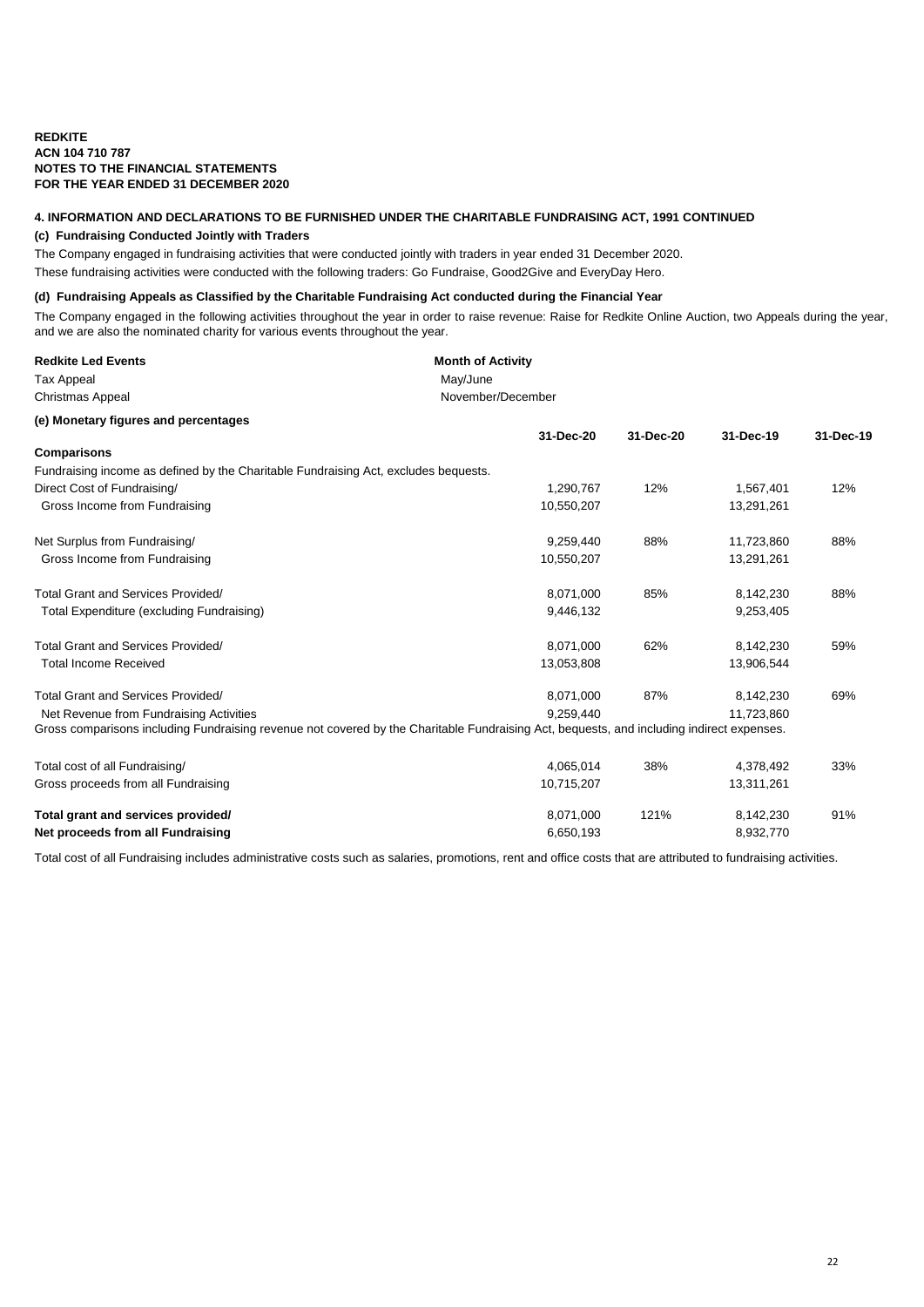|                              | 31-Dec-20 | 31-Dec-19                |
|------------------------------|-----------|--------------------------|
| 5. CASH AND CASH EQUIVALENTS |           |                          |
| Cash on hand                 | 610       | 610                      |
| Cash at bank                 | 2,284,243 | 2,304,080                |
| Short-term bank deposits     |           | $\overline{\phantom{0}}$ |
|                              | 2,284,853 | 2,304,690                |
|                              |           |                          |

Short term deposits include cash of \$600,204 (2019: \$185,731) which represents the Johanna Sewell Reserve Fund.

The effective interest rate on short-term bank deposits was between to 0.5 - 2.5%. These deposits have an average maturity of 3-6 months.

| <b>6. RECEIVABLES AND OTHER CURRENT ASSETS</b> | 31-Dec-20 | 31-Dec-19 |
|------------------------------------------------|-----------|-----------|
| <b>Current</b>                                 |           |           |
| Sundry debtors                                 | 56.098    | 39,332    |
| Bonds & deposits                               | 270,121   | 270.121   |
|                                                | 326.219   | 309,453   |

#### **(i) Provision for Impairment of Receivables**

Sundry debtors are generally on 30 day terms. These receivables are assessed for recoverability and a provision for impairment is recognised when there is objective evidence that an individual trade receivable is impaired. There has been no requirement to provide for sundry debtors at 31 December 2020 and 2019.

| <b>7. OTHER ASSETS</b>               | 31-Dec-20<br>\$            |                                  | 31-Dec-19<br>\$             |
|--------------------------------------|----------------------------|----------------------------------|-----------------------------|
| <b>Current</b>                       |                            |                                  |                             |
| Prepayments                          | 359,115                    |                                  | 139,407                     |
| <b>Other Assets</b>                  | 48,050                     |                                  | 130,435                     |
|                                      | 407,165                    |                                  | 269,842                     |
| 8. PLANT AND EQUIPMENT               | 31-Dec-20                  |                                  | 31-Dec-19                   |
|                                      |                            |                                  |                             |
| Office equipment at cost             | 527,838                    |                                  | 500,479                     |
| Less accumulated depreciation        | (477,990)                  |                                  | (446, 489)                  |
|                                      | 49,848                     |                                  | 53,990                      |
| Leasehold improvements at cost       | 608,968                    |                                  | 608,968                     |
| Less accumulated depreciation        | (283, 216)                 |                                  | (226, 123)                  |
|                                      | 325,752                    |                                  | 382,845                     |
| Intangible assets at cost            | 175,602                    |                                  | 33,884                      |
| Less accumulated depreciation        | (70,066)                   |                                  | (19, 441)                   |
|                                      | 105,536                    |                                  | 14,443                      |
| <b>Total Plant and Equipment</b>     | 481,136                    |                                  | 451,278                     |
| <b>Movements in Carrying Amounts</b> | Office<br><b>Equipment</b> | Leasehold<br><b>Improvements</b> | Intangible<br><b>Assets</b> |
|                                      | \$                         | S                                | \$                          |
| Balance at beginning of year         | 53,990                     | 382,845                          | 14,443                      |
| Additions at cost for the year       | 27,358                     |                                  | 141,718                     |
| Depreciation expense                 | (31,500)                   | (57,093)                         | (50, 625)                   |
| Carrying amount at end of year       | 49,848                     | 325,752                          | 105,536                     |

Each class of plant and equipment is carried at cost less, where applicable, any accumulated depreciation or amortisation. The carrying amount of plant and equipment is reviewed annually by directors to ensure that it is not in excess of recoverable amount from those assets.

#### **Depreciation and Amortisation**

Plant and equipment are depreciated/amortised over their estimated useful lives using the straight line method.

Intangible assets include acquired or developed software, capitalised on the basis of the costs incurred to acquire and install the asset. The capitalised costs are amortised on a straight-line basis over their estimated useful lives.

The depreciation/amortisation rates used for each class of assets are:

| <b>Class of fixed assets</b> | <b>Depreciation/Amortisation Rate</b> |
|------------------------------|---------------------------------------|
| <b>Office Equipment</b>      | 33%                                   |
| Intangible assets            | 33%                                   |
| Leasehold Improvements       | 33%                                   |
|                              |                                       |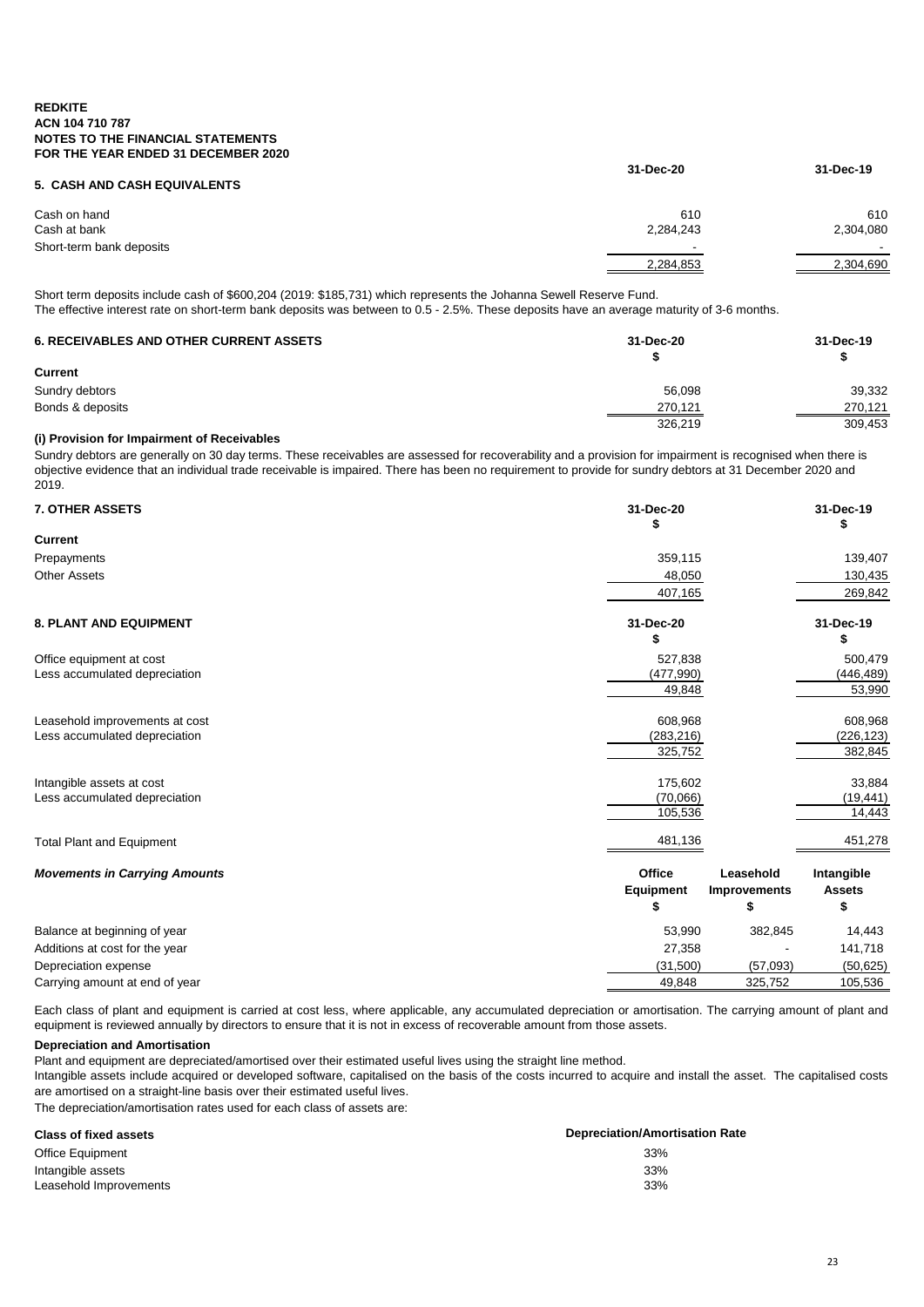| FOR THE YEAR ENDED 31 DECEMBER 2020 | 31-Dec-20 | 31-Dec-19 |
|-------------------------------------|-----------|-----------|
|                                     |           |           |
|                                     |           |           |

#### **9. FINANCIAL ASSETS (NON-CURRENT)**

| <b>Equity Investments</b>     |            |            |
|-------------------------------|------------|------------|
| Managed investments           | 3.072.999  | 3,163,210  |
| Shares - listed investments   | 9.783.946  | 9.089.002  |
| <b>Total financial assets</b> | 12.856.945 | 12.252.212 |
|                               |            |            |

All investments are equity investments and are measured at fair value. Equity investments comprise investments in the ordinary share capital of various entities and managed investment schemes. The investments have been classified as not held for trading, and management has elected to recognise unrealised gains and losses arising from changes in the market value in other comprehensive income. The election is available at initial recognition on an instrument-byinstrument basis, with no recycling to profit or loss.

Investments include investments of \$6,216,384 (2019:\$5,571,146) which represent the Johanna Sewell Reserve Fund Investments.

#### **9A. LEASE - RIGHT OF USE ASSET**

|                                          | 31-Dec-20  | 31-Dec-19  |
|------------------------------------------|------------|------------|
| <b>Right of Use Asset</b>                |            | Φ          |
| Cost                                     |            |            |
| Opening (restated) balance               | 2,664,366  | 3,173,573  |
| Adjusted for NSW lease extension in 2020 | 483,436    |            |
|                                          | 3,147,802  | 3,173,573  |
| Amortisation                             |            |            |
| Opening balance                          |            |            |
| Charge for year                          | (506, 824) | (509, 207) |
| Closing balance                          | (506, 824) | (509, 207) |
| Net book value                           | 2,640,978  | 2,664,366  |

#### **Right-Of-Use Assets**

A right-of-use asset was recognised at the beginning of 2020. The right-of-use asset is measured at cost, which comprises the initial amount of the lease liability, adjusted for, as applicable, any lease payments made at or before the commencement date net of any lease incentives received, any initial direct costs incurred, and, except where included in the cost of inventories, an estimate of costs expected to be incurred for dismantling and removing the underlying asset, and restoring the site or asset.

Where the entity expects to obtain ownership of the leased asset at the end of the lease term, the depreciation is over its estimated useful life. Right-of use assets are subject to impairment or adjusted for any remeasurement of lease liabilities.

The company has elected not to recognise a right-of-use asset and corresponding lease liability for short-term leases with terms of 12 months or less and leases of low-value assets. Lease payments on these assets are expensed to profit or loss as incurred.

#### **10. PAYABLES - Current**

| 31-Dec-19 |
|-----------|
|           |
| 41,850    |
| 0         |
| 1,527,636 |
| 1,569,486 |
| 0         |
| .569,486  |
|           |

Income received during the financial year is deferred in accordance with the revenue recognition policy if it is received for funding of future service delivery per contract agreements.

Deferred Income is not to be taken into account as a financial liability for the determination of working capital as it will be recognised in the statement of profit and loss when it meets the tests for revenue recognition.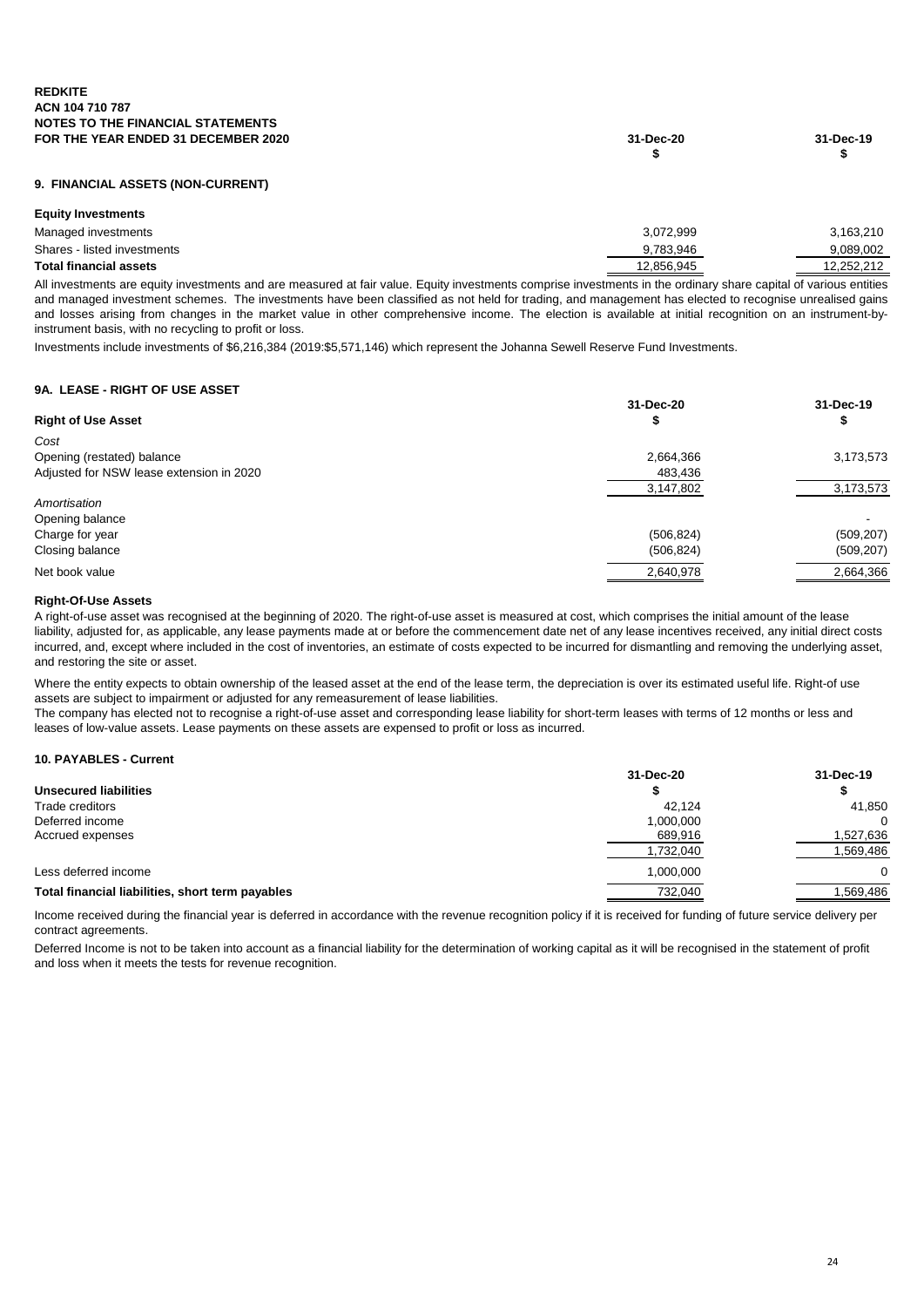| <b>11. PROVISIONS</b>          | 31-Dec-20<br>⊕ | 31-Dec-19 |
|--------------------------------|----------------|-----------|
| <b>Current liabilities</b>     |                |           |
| Employee entitlements          | 352,442        | 287,259   |
| Other payroll liabilities      | 690,000        |           |
|                                | 1,042,442      | 287,259   |
| <b>Non-current liabilities</b> |                |           |
| Employee entitlements          | 58,416         | 38,615    |
|                                |                |           |

At 31 December 2020 there were 65 Redkite employees.

#### *Provision for Employee Benefits*

A provision has been recognised for employee entitlements relating to annual leave and long service leave. In calculating the present value of future cash flows in respect of annual leave and long service leave, the probability of annual leave and long service leave being taken is based on historical data. Provision is made for the Company's liability for employees' benefits arising from services rendered by employees to reporting date.

#### *Short Term Employee Benefit Obligations*

Employee benefits expected to be settled within one year together with benefits arising from wages and salaries, annual leave and long service leave that are expected to be settled wholly within 12 months after the end of the period in which the employees render the related service are recognised in respect of employees' services up to the end of the reporting period and are measured at the amounts expected to be paid when the liabilities are settled, plus related on costs.

#### *Long Term Employee Benefit Obligations*

The liabilities for long service leave and annual leave are not expected to be settled wholly within 12 months after the end of the period in which the employees render the related service. They are therefore recognised in the provision for employee benefits and measured as the present value of expected future payments to be made in respect of services provided by employees up to the end of the reporting period. Consideration is given to expected future wage and salary levels, experience of employee departures and periods of service. Expected future payments are discounted using market yields at the end of the reporting period of corporate bonds with terms that match, as closely as possible, the estimated future cash outflows.

The obligations are presented as current liabilities in the balance sheet if the entity does not have an unconditional right to defer settlement for at least twelve months after the reporting period, regardless of when the actual settlement is expected to occur.

#### *Other Payroll Laibilites*

Other payroll liabilities provision is an estimate for potential unintended underpayments for an estimated number of employees covered by a payroll award, reflecting the complexity of the modern award system.

#### **11A. LEASE LIABILITY \$ \$**

| Lease Liability - Current     | 434.076   | 418,964   |
|-------------------------------|-----------|-----------|
| Lease Liability - Non Current | 2,462,418 | 2,371,444 |
|                               | 2,896,494 | 2,790,408 |
|                               |           |           |

#### **Lease Liabilities**

A lease liability is recognised at the commencement date of a lease. The lease liability is initially recognised at the present value of the lease payments to be made over the term of the lease, discounted using the interest rate implicit in the lease or, if that rate cannot be readily determined, at the entity's incremental borrowing rate. Lease payments comprise of fixed payments less any lease incentives receivable, variable lease payments that depend on an index or a rate, amounts expected to be paid under residual value guarantees, exercise price of a purchase option when the exercise of the option is reasonably certain to occur, and any anticipated termination penalties. The variable lease payments that do not depend on an index or a rate are expensed in the period in which they are incurred.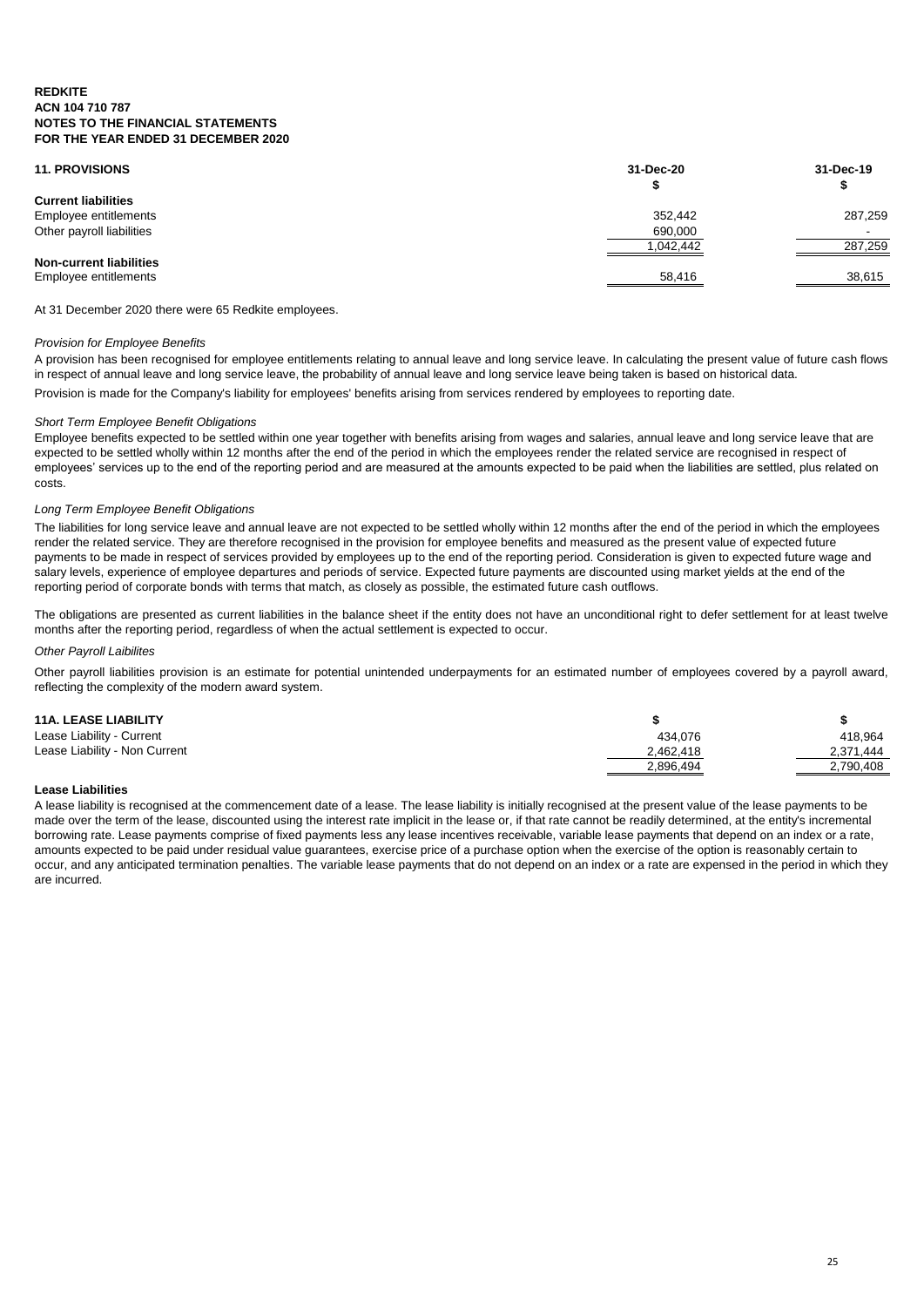|                                                      | 31-Dec-20  |            |
|------------------------------------------------------|------------|------------|
|                                                      |            |            |
| <b>12. ACCUMULATED SURPLUS</b>                       |            |            |
| Accumulated Surplus at beginning of the year         | 11.305.758 | 6,943,736  |
| Excess/(deficit) of Revenue over Expenses            | (457, 338) | 274.647    |
| Transfer of revaluation gains on sale of investments | 154.312    | 261,469    |
| Adjustment on transition to AASB 15 (Note 1)         |            | 3,825,906  |
| Accumulated Surplus at end of year                   | 11,002,732 | 11,305,758 |

Note 1 - 31 Dec 2019:The company reassessed all revenue streams and determined that certain revenue arrangements did not contain sufficiently precise performance obligations as defined under AASB 15-Revenue from Contracts with Customers. As a result, deferred revenue associated with these revenue arrangements amounting to \$3,825,906 has been adjusted against retained earnings on date of transition.

An amount of \$2,000,000 was bequested to the Malcolm Sargent Cancer Fund for Children (WA) during the year ended 30 June 2001 and forms the foundation of the Johanna Sewell Bequest Reserve. This reserve, which reflects restricted funds, is accounted for and managed as a separate reserve in accordance with the terms of the bequest.

| Johanna Sewell Bequest Reserve included in accumulated surplus shown above:   |           |           |
|-------------------------------------------------------------------------------|-----------|-----------|
| Accumulated surplus at beginning of year                                      | 4.203.427 | 4,179,225 |
| Deficit of revenue over expenses                                              | (57,089)  | (57, 401) |
| <b>Transfer to General Funds</b>                                              |           |           |
| Transfer between revaluation reserves and retained earnings on sale of assets | 145,201   | 81,603    |
| Accumulated surplus at end of year                                            | 4,291,539 | 4,203,427 |
| <b>13. FINANCIAL ASSET RESERVE</b>                                            |           |           |
|                                                                               | 2,265,172 | 2.260.314 |

Changes in the fair value of investments that are classified as fair value through Other Comprehensive Income with no recycling financial assets (eg equities) are recognised in other comprehensive income and accumulated in a separate reserve within equity. Per Redkite's Investment Policy, the preferred level of investment (at market value) is equal to 6 months, up to 12 months of total operating expenditure as budgeted for the ensuring year with a minimum of 4 months (at market value) total operating expenditure. Increases in the market value of General Funds above this 12 month benchmark will prompt a review of services and fundraising activities.

#### **14. FINANCIAL RISK MANAGEMENT**

The Company's financial instruments consist mainly of deposits with banks, short-term and long-term investments, accounts receivable and payable. The totals for each category of financial instruments, measured in accordance with AASB 9 as detailed in the accounting policies to these financial statements, are as follows:

|                                             | <b>Note</b> | 31-Dec-20  | 31-Dec-19  |  |
|---------------------------------------------|-------------|------------|------------|--|
|                                             |             |            |            |  |
| <b>Financial Assets</b>                     |             |            |            |  |
| Cash and cash equivalents                   |             | 2,284,853  | 2,304,690  |  |
| Financial assets measured at amortised cost | 6           | 326.219    | 309.453    |  |
| Equity Investments at fair value            |             |            |            |  |
| managed investments                         | 9           | 3,072,999  | 3,163,210  |  |
| shares in listed corporations               | 9           | 9,783,946  | 9,089,002  |  |
| <b>Total Financial Assets</b>               |             | 15,468,017 | 14,866,355 |  |

#### **Net Fair Values**

a) The fair values of equity investments are based on exit prices at the end of the reporting period.

b) In determining the fair value of the unlisted equity investments, the Directors have used inputs that are observable either directly (as prices) or indirectly (derived from prices).

#### **Financial Risk Management Policies**

The Risk and Audit committee's overall risk management strategy seeks to assist the Company in meeting its financial targets, whilst minimising potential adverse effects on financial performance. Risk management policies are approved and reviewed by the Risk and Audit committee on a regular basis.